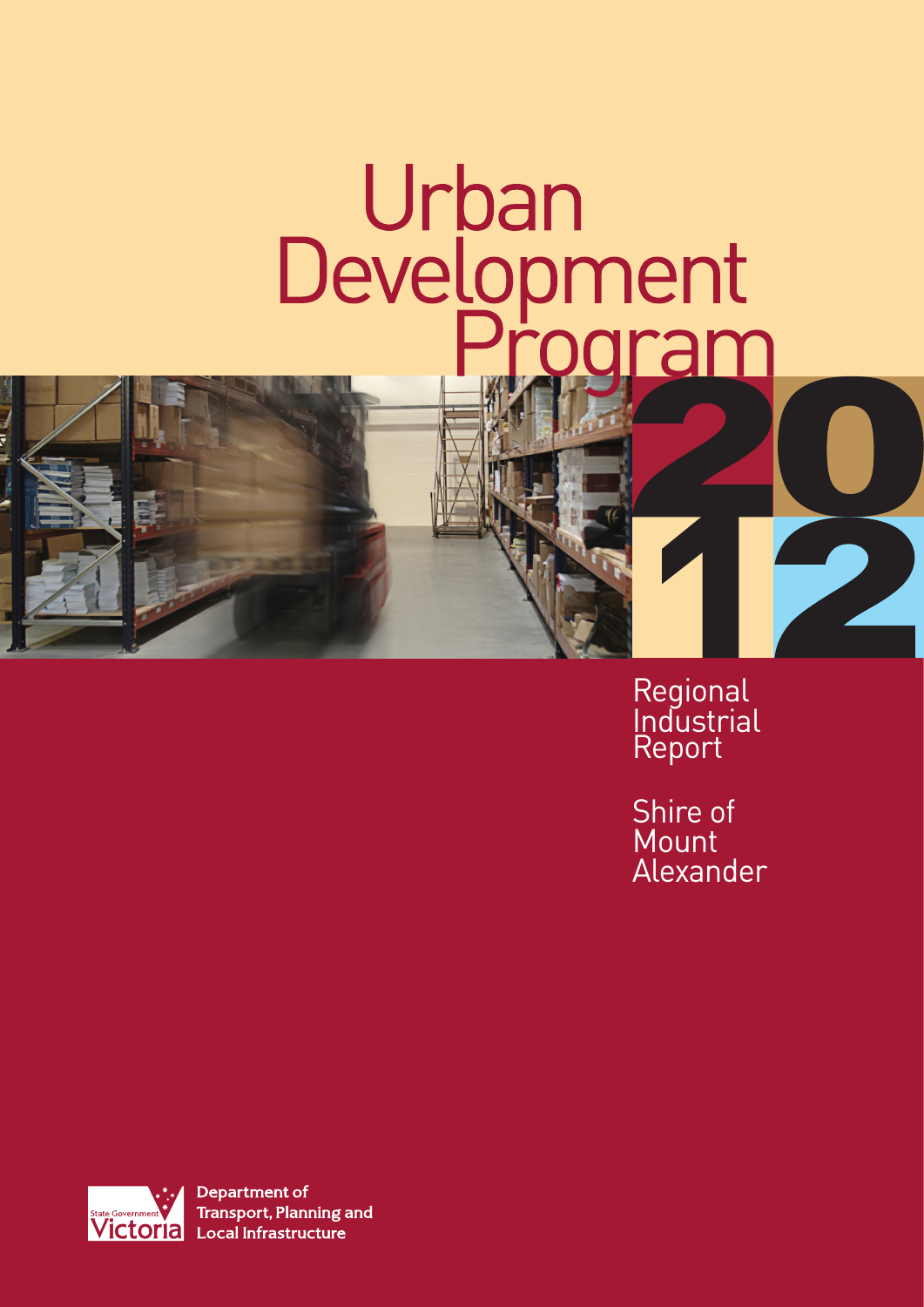## ACKNOWLEDGEMENTS

This Urban Development Program was undertaken by Spatial Economics Pty Ltd, and commissioned by the Department of Transport, Planning and Local Infrastructure. The Urban Development Program (Mount Alexander) would not have been possible if it were not for the invaluable contribution made by staff from the Mount Alexander Shire and the Department of Transport, Planning and Local Infrastructure's Loddon Mallee Regional Office.

Published by the Urban Development Program Department of Transport, Planning and Local Infrastructure 1 Spring Street Melbourne Victoria 3000 Telephone (03) 9223 1783

#### April 2013

Unless indicated otherwise, this work is made available under the terms of the Creative Commons Attribution 3.0 Australia licence. To view a copy of this licence, visit http://creativecommons.org/licenses/by/3.0/au

Urban Development Program, State of Victoria through the Department of Transport, Planning and Local Infrastructure 2013

Authorised by Matthew Guy, 1 Spring Street Melbourne Victoria 3000.

This publication may be of assistance to you but the State of Victoria and its employees do not guarantee that the publication is without flaw of any kind or is wholly appropriate for your particular purposes and therefore disclaims all liability for an error, loss or other consequence which may arise from you relying on any information in this publication.

## Accessibility

If you would like to receive this publication in an accessible format, please telephone (03) 9223 1783 or email urbandevelopment.program@dpcd.vic.gov.au.This publication is also available in Word format on http://www.dpcd.vic.gov.au/planning/ plansandpolicies/urban-development-program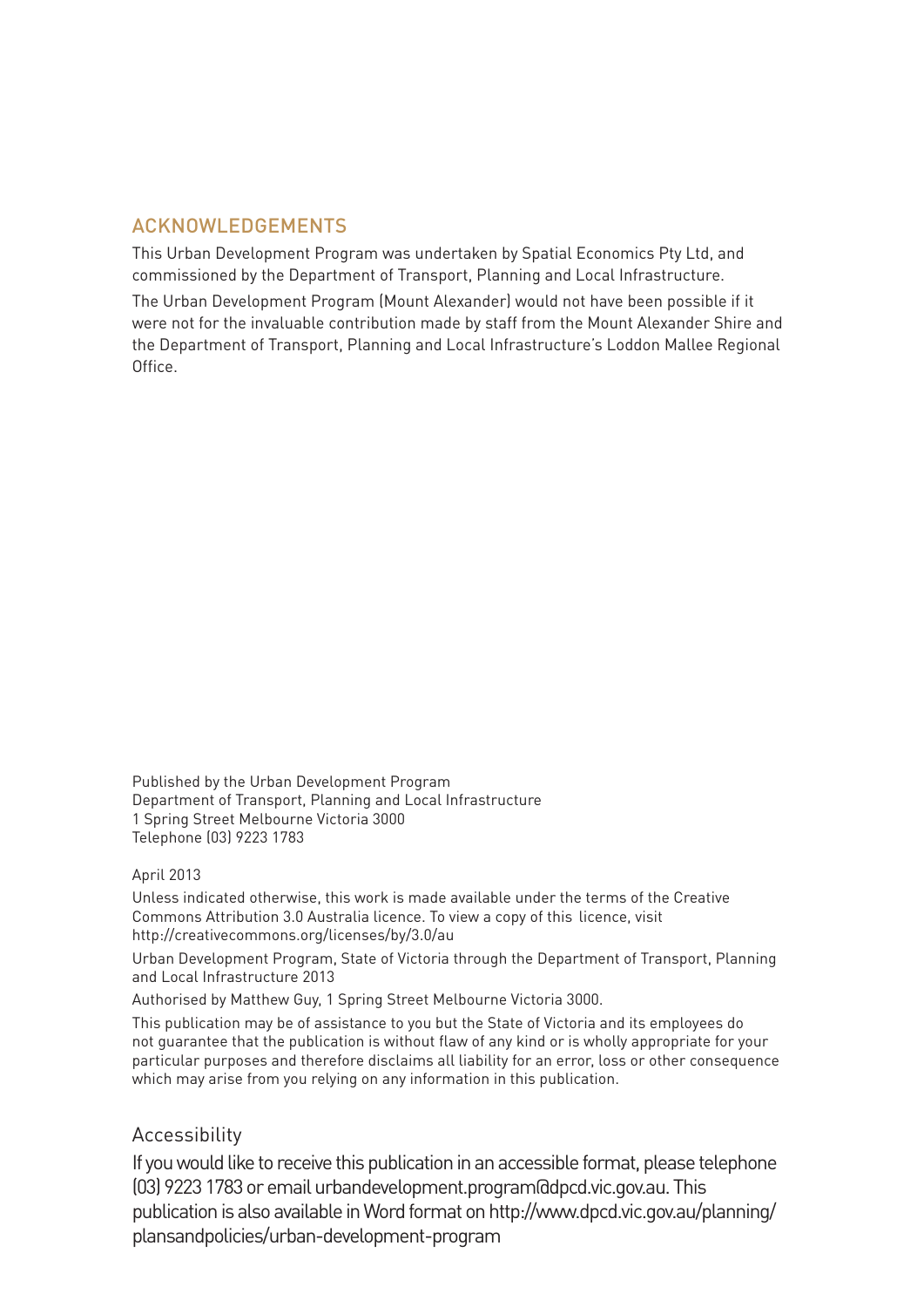# **CONTENTS**

|               | <b>EXECUTIVE SUMMARY</b>                          | $\mathbf{1}$ |
|---------------|---------------------------------------------------|--------------|
|               | <b>1.0 INTRODUCTION</b>                           | 4            |
| 1.1           | PURPOSE AND CONTEXT                               | 4            |
| $1.2^{\circ}$ | PROGRAM CONTEXT                                   | 4            |
|               | 1.3 2012 URBAN DEVELOPMENT PROGRAM REPORTS        | 5            |
|               | 2.0 APPROACH AND METHODOLOGY                      | 6            |
|               | 3.0 OVERVIEW                                      | 9            |
|               | <b>4.0 BUILDING APPROVAL ACTIVITY</b>             | 10           |
|               | <b>5.0 INDUSTRIAL SUBDIVISION ACTIVITY</b>        | 11           |
|               | <b>6.0 INDUSTRIAL LAND STOCKS</b>                 | 12           |
| 6.1           | INDUSTRIAL LAND STOCKS - AREA                     | 12           |
| 6.2           | INDUSTRIAL LAND STOCKS – LOT SIZE DISTRIBUTION    | 14           |
|               | 6.3 SUPPLY OF INDUSTRIAL LAND                     | 14           |
|               | 7.0 CONSUMPTION OF INDUSTRIAL LAND                | 16           |
|               | 8.0 YEARS OF SUPPLY - INDUSTRIAL LAND             | 17           |
|               | LOCATION OF SUBURBS AND STATISTICAL LOCAL AREAS - |              |
|               | MOUNT ALEXANDER                                   | 19           |
|               | <b>GLOSSARY OF TERMS</b>                          | 20           |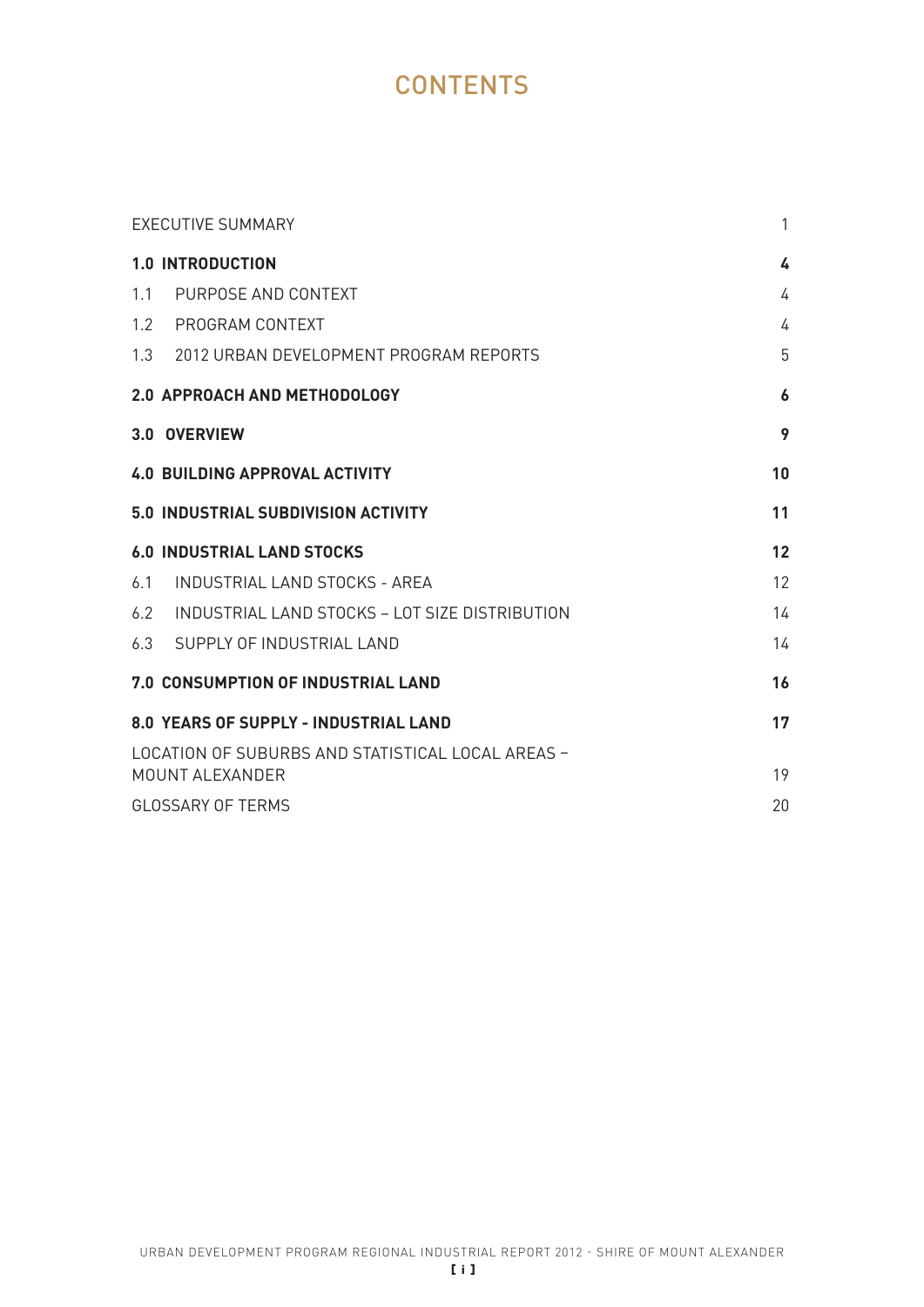#### LIST OF TABLES

Table 1: Total Number of Industrial Building Approvals by Year Table 2: Value (\$) of all Industrial Building Approvals by Year Table 3: Number of Industrial Subdivisions by Lot Size, 20006 to 2012 Table 4: Gross Area (hectares) of Industrial Land Stocks, 2012 Table 5: Number of Industrial Allotments by Lot Size Cohort, 2012 Table 6: Adequacy (years of supply) of Industrial Land Stocks

LIST OF GRAPHS

Graph 1: Number of Industrial Lots (supply) by Lot Size Range, 2012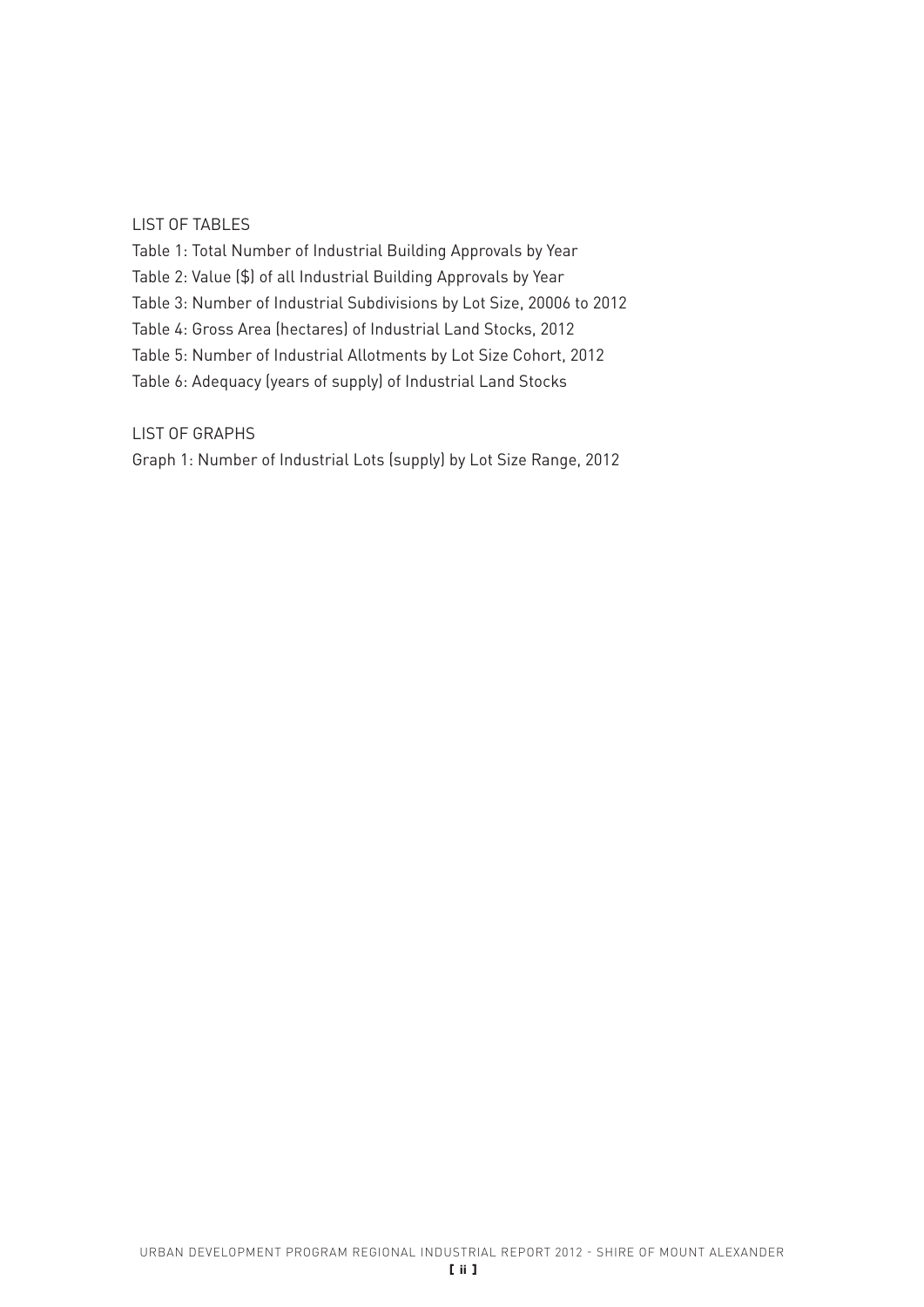# EXECUTIVE SUMMARY

The Urban Development Program for Regional Victoria provides an analysis of supply and demand for residential and industrial land across parts of regional Victoria. The initial municipalities covered were Ballarat, Greater Bendigo, Latrobe and Wodonga. The next round of completed land supply assessments include the municipal areas of Wangaratta, Greater Shepparton, Warrnambool, Horsham and Mildura, as well as the G21 consortium of councils. This 'round' of land supply assessments includes the following municipalities: Bass Coast, Baw Baw, Macedon Ranges, Mitchell, Moorabool, Mount Alexander, Moyne and South Gippsland.

This component provides information on industrial supply and demand for the Mount Alexander Shire.

The following industrial land supply assessment was undertaken by Spatial Economics Pty Ltd and commissioned by the Department of Transport, Planning and Local Infrastructure in conjunction with the Shire of Mount Alexander.

The report draws on information and feedback obtained through a number of comprehensive consultations with key council officers and Department of Transport, Planning and Local Infrastructure regional officers undertaken through the course of the project.

## SUPPLY OF INDUSTRIAL LAND

Within the Mount Alexander Shire there was a total of 129 hectares of zoned industrial land as at March 2012. Of this land, 42 hectares was available for industrial development.

There is a total of 102 hectares of industrial land in the Castlemaine area (Castlemaine, Chewton and McKenzie Hill). Of this land, 24 hectares has been identified as supply. The industrial land located in Chewton is zoned Industrial 3 (4.8 hectares). There is also 5.4 hectares of land zoned Industrial to the north of Castlemaine. All the rest of the industrial land in Mount Alexander is zoned Industrial 1. There is a total of 27 hectares of zoned industrial land in Maldon with 17.5 hectares supply

The land area vacancy rate for Castlemaine and environs is 23%. For Maldon the land area vacancy rate is 65%.

There is a total of 21.7 hectares of future (unzoned) industrial land identified in Mount Alexander. A parcel of 5.9 hectares is located adjacent to the existing industrial land to the northeast of Castlemaine. The rest of the future industrial land (15.8) hectares are located in three sites west of Harcourt near the Calder bypass.

In total for zoned industrial land supply across the municipal area there is approximately 37 net developable hectares. In terms of future identified industrial land stocks (unzoned) there is an estimated 15.6 net developable hectares.

## RECENT ACTIVITY

There was an average of 4.4 industrial building approvals per year for the period 2006 to 2011 in the Mount Alexander Shire. The vast majority were located in the Mount Alexander (S) - Castlemaine. Of these industrial building approvals, 36% (8) were for warehouse construction and the remaining 14 approvals were for factory construction. There was an estimated \$78.9 million or \$13.7 million per annum of construction value from July 2006 to March 2012.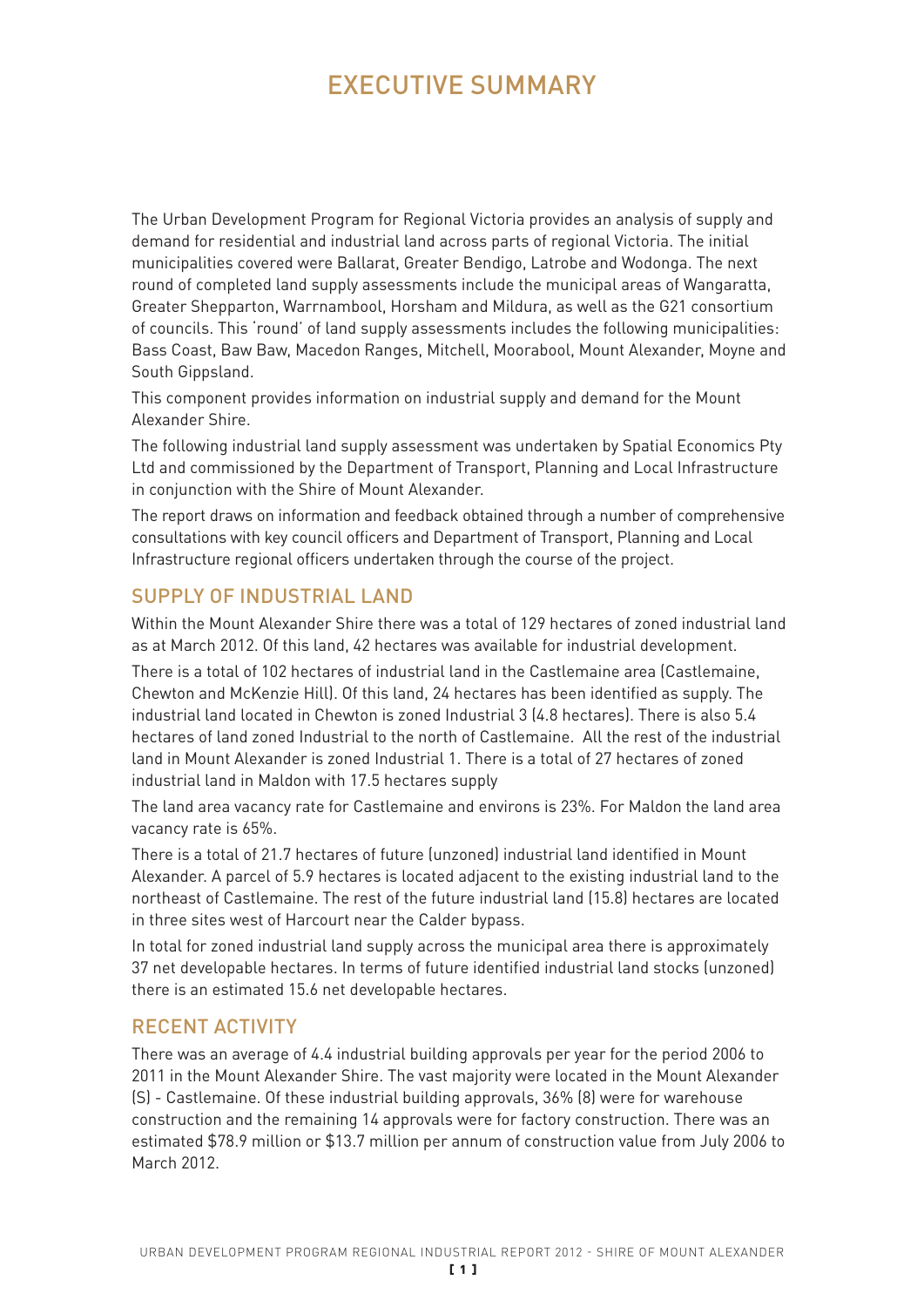From July 2006 to March 2012 there were a total of 15 zoned industrial land subdivisions, the majority of which were located within the Mount Alexander - Castlemaine SLA. The majority (53%) of subdivisions resulted in industrial allotments sized from 0.1 to 0.5 hectares. Of the 15 recently constructed industrial lots, 5 remain vacant as at March 2012.

### **CONSUMPTION**

The consumption of industrial land has been determined for the period 2001 to 2012 for the Shire of Mount Alexander. Consumption of industrial land refers to the construction on or use of previously non-utilised industrial land over time. On an average annual basis there has been 0.9 hectares per annum of industrial land consumed. There has been minimal consumption in Maldon with all the consumption occurring in and around Castlemaine.

# YEARS OF SUPPLY

The number of 'years of supply' is measured by dividing estimates of the net developable area by the average annual rate of industrial land consumption.

In total there is 15+ years of industrial zoned land across the whole Shire of Mount Alexander. There is also 15+ years of additional future (unzoned) industrial land stocks.

For the Castlemaine area (Castlemaine, Chewton and McKenzie Hill), there are 15+ years of zoned supply. There is a total of 15.6 hectares of net developable future industrial land in Mount Alexander. Given there is no history of consumption in Harcourt, the consumption for Castlemaine area (0.9 hectares) is used to determine the number of years of supply. Using this method there is in excess of 15 years of future (unzoned) land.

- • Castlemaine (and Environs)
	- Zoned (IN1Z and IN3Z) 15+ years; and
	- Future (unzoned) 15+ years.
- • Maldon
	- Zoned  $(IN1Z) 15+ \gamma$ ears.

Using sensitivity analysis to allow for increased demand for industrial land; two scenarios are given for a 25% increase and a 50% increase in historical demand.

With increased land demand scenarios the adequacy of industrial land stocks for Castlemaine result in:

- • 25% increase in demand (1.1 hectares per annum)
	- Zoned (IN1Z and IN3Z) 15+ years supply;
	- Future (unzoned) 15 years supply;
- • 50% increase in demand (1.3 hectares per annum)
	- Zoned (IN1Z) 15+ years supply;
	- Future (unzoned) 12 years supply.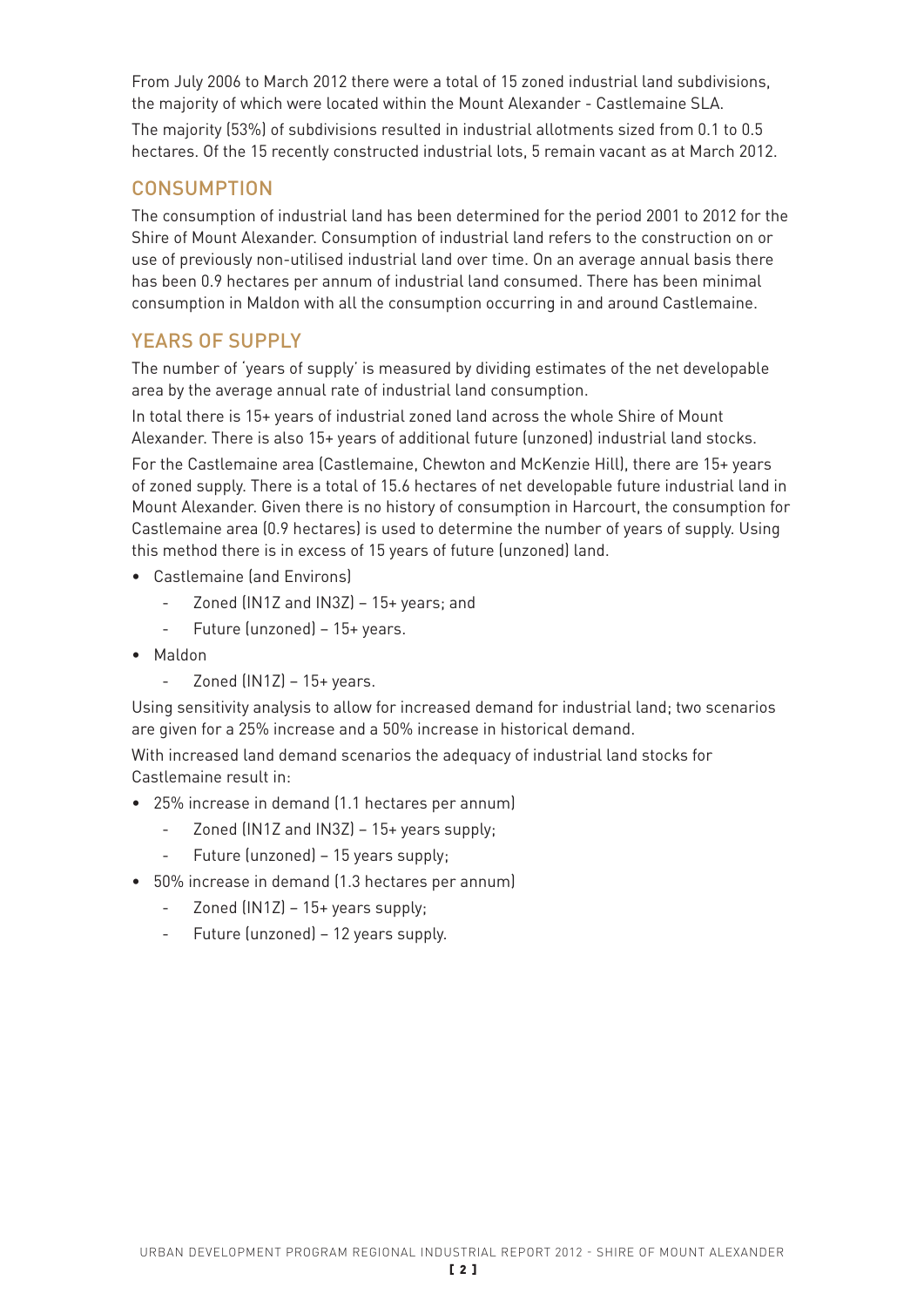#### **Conclusions and current actions**

In summary there is an adequate stock of zoned and unzoned industrial land stocks to meet trend and accelerated consumption rates across the Shire of Mount Alexander and within both the towns of Castlemaine and Maldon. The establishment of the Wesley Hill Business Park and the provision of future land have ensured that there will not be a shortage of land even with a substantial increase in demand.

However, there is a relative lack of small lots to enable small businesses to locate affordably within the Shire. The availability of smaller lots provides more diverse opportunities for localised businesses to locate.

In addition there are limited (1 lot) large allotments (above 5 hectares) to support either future subdivision or accommodate potential large industrial land users. Subdivision of land which is rezoned in the future should potentially incorporate a component of 'larger' industrial allotments.

Further investigation may be required to establish the need for additional B3 zoned land. This type of zoning is generally located within close proximity to urban centres.

No competition or land monopoly issues have been identified that could restrict the timely and competitive release of industrial land to meet market needs.

No issues have been identified in terms of land development dependent infrastructure provision that would prevent the timely delivery of industrial land subdivision and associated industrial purpose capital construction.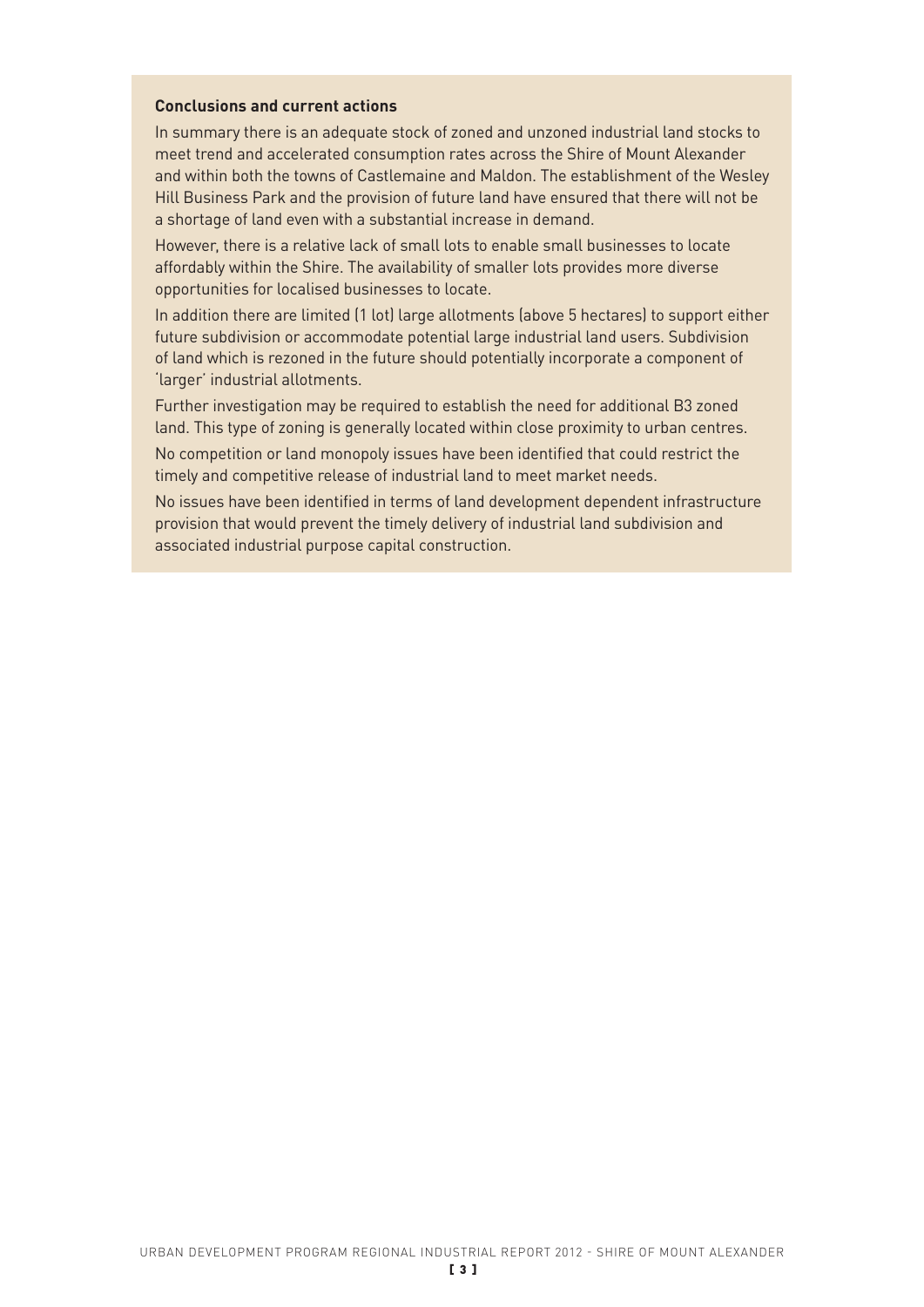# 1.0 INTRODUCTION

# 1.1 PURPOSE AND CONTEXT

The Urban Development Program was set up in 2003 to assist in managing the growth and development of metropolitan Melbourne and the Geelong region, and help ensure the continued sustainable growth of these areas in order to maintain their high levels of liveability.

The primary purpose of the Urban Development Program is to improve the management of urban growth by ensuring that government, councils, public utilities and the development industry have access to up-to-date and accurate information on residential and industrial land availability, development trends, new growth fronts, and their implications for planning and infrastructure investment.

To achieve the primary purpose the Urban Development Program provides accurate, consistent and updated intelligence on residential and industrial land supply, demand and consumption. This in turn assists decision-makers in:

- maintaining an adequate supply of residential and industrial land for future housing and employment purposes;
- providing information to underpin strategic planning in urban centres;
- linking land use with infrastructure and service planning and provision;
- taking early action to address potential land supply shortfalls and infrastructure constraints; and
- contributing to the containment of public sector costs by the planned, coordinated provision of infrastructure to service the staged release of land for urban development.

The information contained and reported within the Urban Development Program enables early action to be taken in areas where land shortfalls have been identified.

# 1.2 PROGRAM CONTEXT

During 2009-2010, the Urban Development Program was expanded across key provincial areas across regional Victoria, and is incrementally being rolled out across the State. Initially, these included the municipalities of Ballarat, Greater Bendigo, Latrobe and Wodonga. The next group of land supply assessments for completion include the municipalities of Wangaratta, Greater Shepparton, Warrnambool, Horsham and Mildura; as well as the G21 consortium of councils.

This 'round' of land supply assessments includes the following municipalities: Bass Coast, Baw Baw, Macedon Ranges, Mitchell, Moorabool, Mount Alexander, Moyne and South Gippsland.

The expanded Urban Development Program into regional Victoria will build local and regional data bases and, importantly, provide a platform for mapping and spatial analysis in each region. This will in turn allow councils and other key stakeholders in the planning and development sectors to make more informed decisions in the growth and investment of these key areas across regional Victoria.

The industrial and residential land supply assessments were undertaken by Spatial Economics Pty Ltd, and commissioned by the Department of Transport, Planning and Local Infrastructure in conjunction with the associated councils.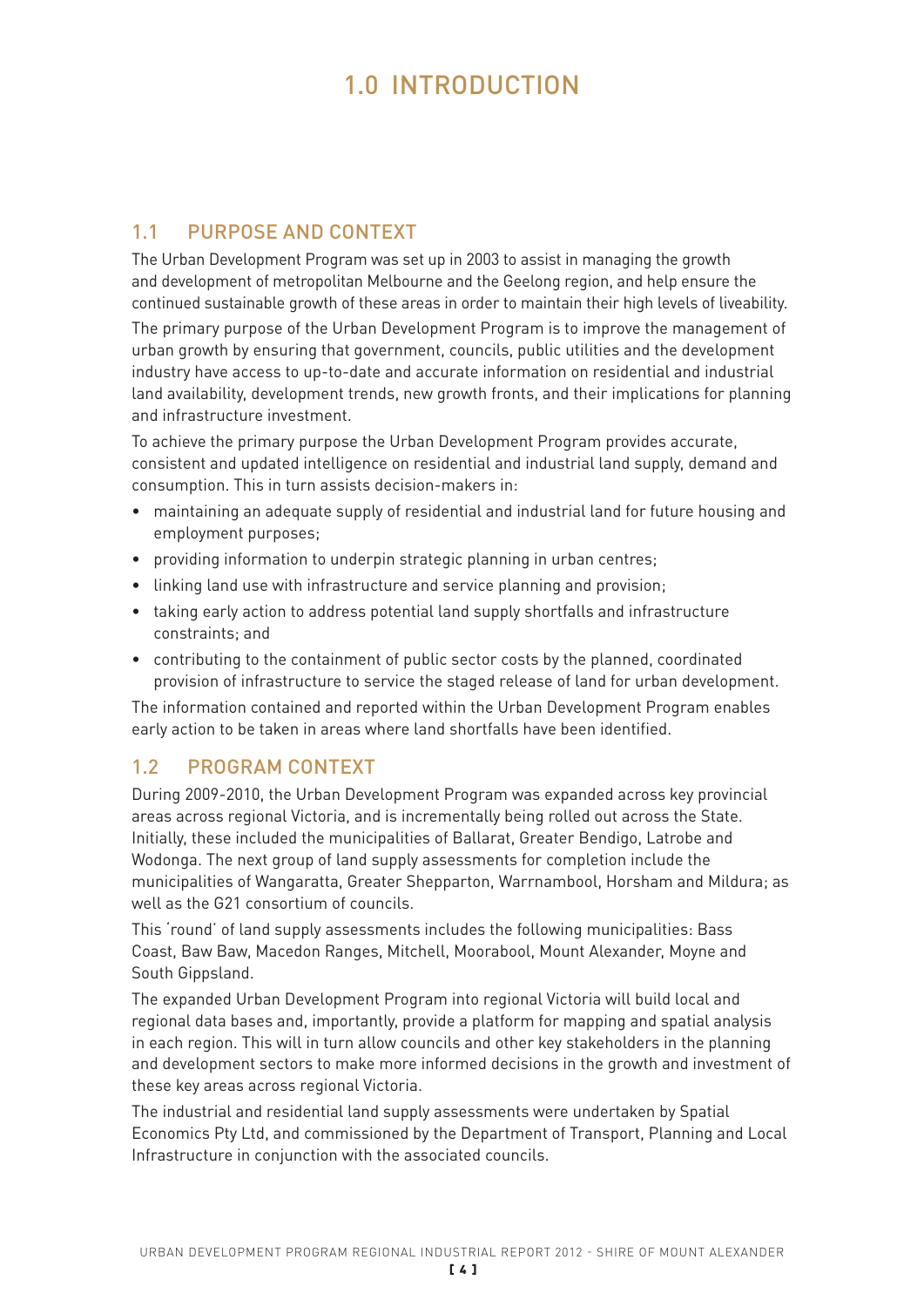## 1.3 2012 URBAN DEVELOPMENT PROGRAM REPORTS

The 2012 Urban Development Program Reports for Bass Coast, Baw Baw, Macedon Ranges, Mitchell, Moorabool, Mount Alexander, Moyne and South Gippsland, as well as additional Regional Reports and the metropolitan Urban Development Program Annual Report, are available online at

www.dpcd.vic.gov.au/urbandevelopmentprogram

Interactive online maps are also available. MapsOnline enables users to search for specific projects, generate reports and print or download maps and statistical reports. It allows users to search for specific land supply areas by region or municipality, estate name, Melway reference, street address or lot number.

To access the Regional Urban Development Program MapsOnline visit www.land.vic.gov.au/udp

For more information about the Urban Development Program, email the Department of Transport, Planning and Local Infrastructure at urbandevelopment.program@dpcd.vic.gov.au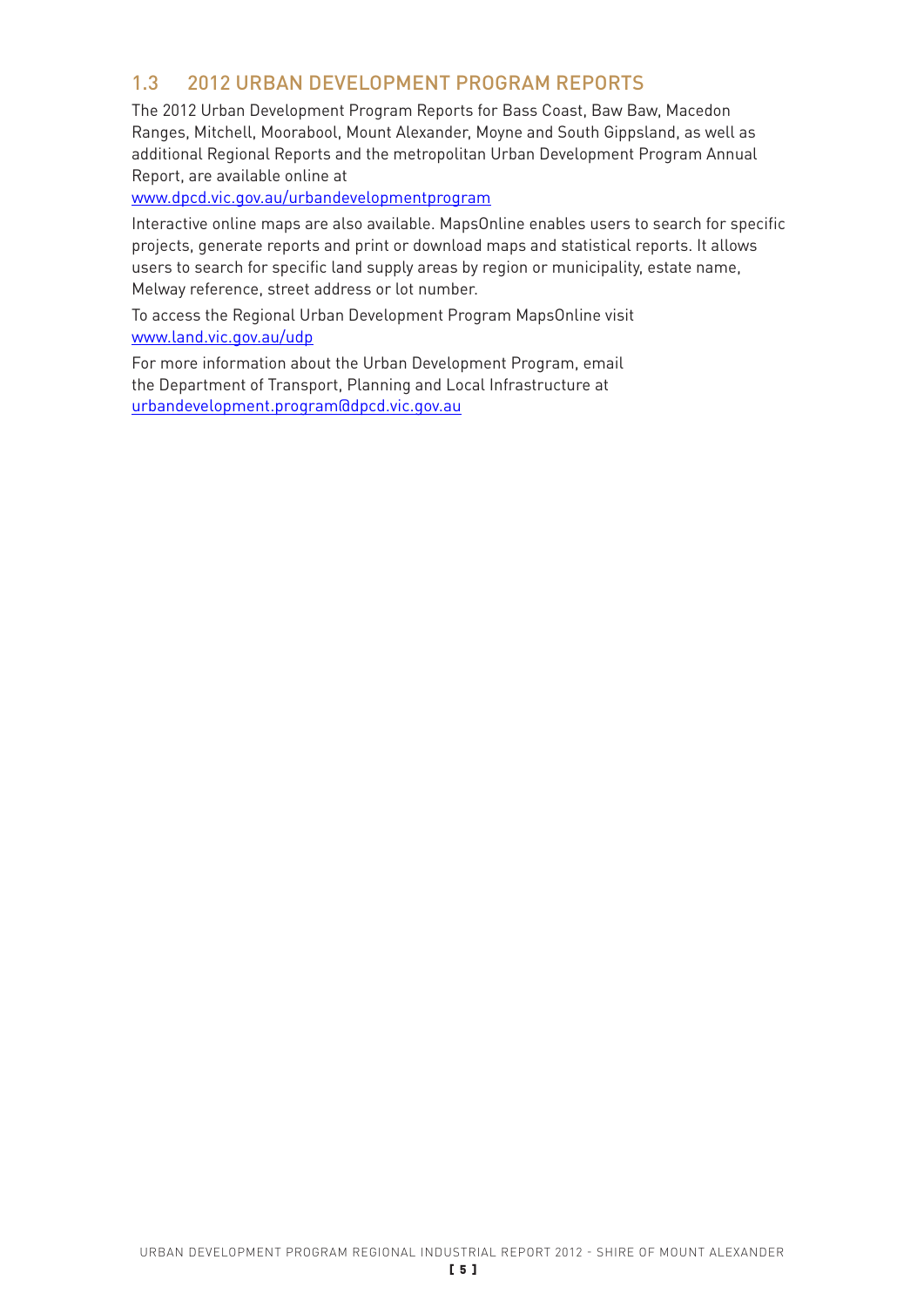# 2.0 APPROACH AND METHODOLOGY

For the purposes of the Regional Urban Development Program, land is either zoned for industrial purposes or identified for future industrial use.

Industrial land identified by the Regional Urban Development Program includes land within the Industrial 1 Zone (IN1Z), Industrial 2 Zone (IN2Z), Industrial 3 Zone (IN3Z) and Business 3 Zone (B3Z) as well as land that have been identified for future industrial development by the relevant Council.

In addition, where appropriate land zoned Special Use (SUZ) has been included i.e. the specific purpose of the zone is to recognise or provide for the use and development of land to support industrial type uses.

The IN1Z is the most commonly used industrial zone. The Industrial 2 Zone is designed for heavy industrial uses.

The IN3Z is a specialised zone that focuses on the needs of light industry, while the B3Z is aimed at facilitating the needs of industries with a high office based component.

Assessments of land supply are dependant on the availability of aerial imagery. The most current imagery available for this assessment was taken during the summer of 2009/2010.

Information is presented at both a Statistical Local Area (SLA) and suburb (Australian Bureau of Statistics definition) level. A map highlights the location of these boundaries, this is located at the end of the report.

Note that for the purposes of this report the regional component of the expanded Urban Development Program is referred to as the 'Regional Urban Development Program'.

# METHODOLOGY FOR ASSESSING INDUSTRIAL LAND STOCKS

Industrial land data is collected and assessed using lot boundary, planning scheme information and aerial imagery. Additional information on the status of specific sites is gathered through stakeholder consultation, primarily discussions with relevant Council officers.

Industrial land supply and consumption data presented as part of the Regional Urban Development Program is based on aerial photography completed in 2009 and updated to March 2012 via the consultation process. Information relating to zoning, overlays and other planning matters relates to the same period.

## IDENTIFYING LAND STOCK

Industrial land stock includes all zoned industrial land within the municipality as well as land that have been identified by Council for future industrial development (unzoned stock).

In determining zoned land stock, each zoned industrial land parcel is assessed as either:

- • **Supply**  zoned industrial land classified as available for industrial development. This includes land that is vacant, disused or assigned to marginal non-industrial uses with little capital value, such as farm sheds.
- • **Unavailable** zoned industrial land classified as unavailable for industrial development. This includes land already occupied by industrial uses, construction sites, major infrastructure, capital intensive farming operations, established residential premises or where it is known that the owner has strong intentions not to develop the land in the medium to long term.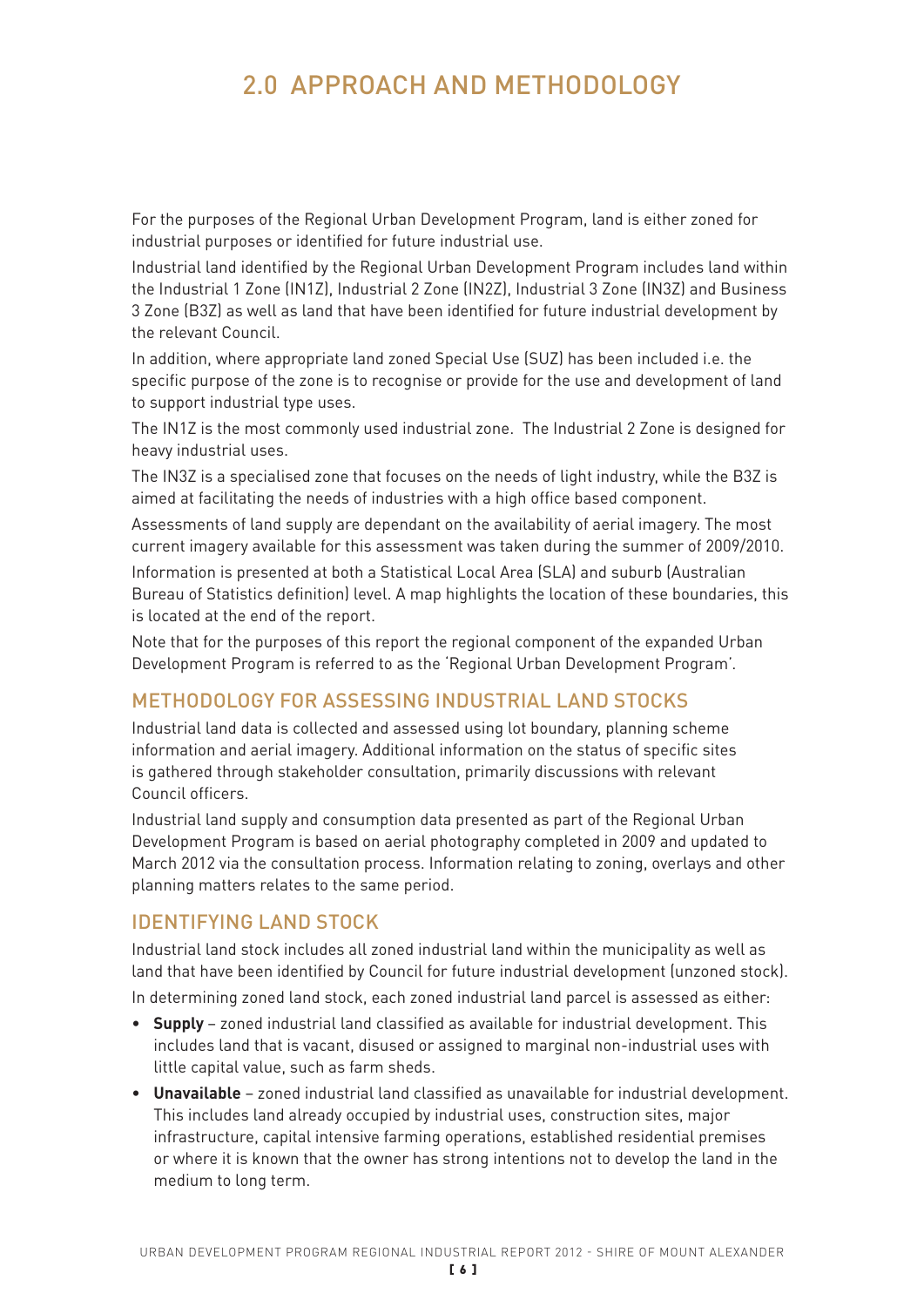In instances where industrial land was in the process of being approved for rezoning to another use (for example a Business, Residential or Mixed Use Zone) and, based on a Council request, the land is identified as unavailable.

In several instances discrete parcels of land (within one title) have been created to demonstrate a high degree of availability for development on a particular site. For example, where there is a significant area of land with a specific use operating from a small portion of the land and it is understood the balance of the land is regarded as a potential development site, the title area has been split to show the occupied and vacant components of the land. This has been undertaken where these instances have been identified by the relevant Council officer.

# ASSESSING THE STOCK OF INDUSTRIAL LAND

For all industrial land, each individual parcel is recorded with its size and the applicable zone. This enables an assessment of the overall or gross stock of land either as unavailable or available as supply. Subsequently, a further assessment is conducted to determine a net measure of supply ('net developable area').

Using a net measure of industrial land supply provides a more accurate basis for determining adequacy, as it measures the likely area available for development after accounting for local roads, open space, infrastructure requirements and environmental considerations. This varies from locality to locality, depending on site and regional-specific issues.

During 2008, the (former) Department of Sustainability and Environment released maps indicating the location and extent of significant native vegetation across Victoria utilising satellite imagery. These maps were used as part of the assessment in determining the estimated net developable area.

Where native vegetation mapping indicated a classification of 'high' or 'very high' against vacant zoned land or land identified for future industrial purposes, the area impacted was removed from the gross area of land supply.

Further higher level (or regional) take outs were removed from larger key parcels of vacant zoned land or from land identified for future industrial development. This was carried out in consultation with the relevant Council.

Finally, the total area of remaining vacant land was separated into parcels of differing gradients of size to allow for local discounts (specifically for local roads and open space). This was done through both consultation and by calculating typical take out rates for such factors from recently completed development.

Discount factors (at each level) differ between municipalities depending on a variety of factors, specifically local geography.

#### CALCULATING CONSUMPTION

To determine consumption based trends, the Regional Urban Development Program has examined available aerial photography between specific periods. Given the limited availability of photography, for each municipality at least two prior periods (years) have been assessed using the methodology outlined above (i.e. assessing each lot as either 'unavailable or 'supply').

In comparing the extent to which consumption has occurred land has been 'back cast' against previous periods to ensure like for like areas have been compared. This has been done to ensure that the effect of the rezoning of new industrial land or the rezoning of industrial land to non-industrial uses does not distort the actual consumption that has occurred between periods.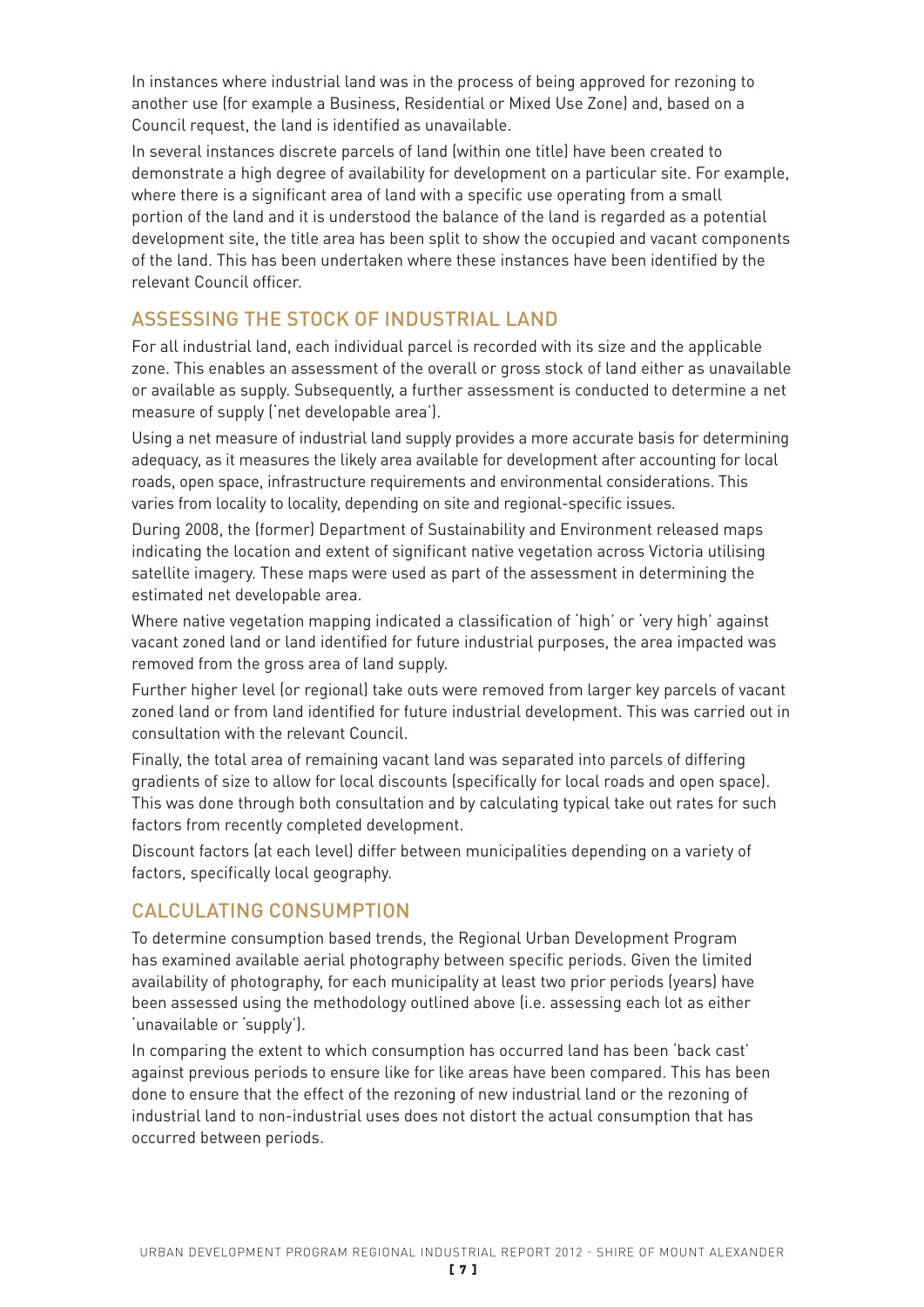Industrial land consumption for Mount Alexander was calculated from aerial imagery capture dates at 2003 and 2009. Consumption of industrial land was updated to March 2012 via the consultation process.

## YEARS OF SUPPLY

The number of 'years of supply' is measured by dividing estimates of the net developable of both zoned and unzoned areas by the average annual rate of industrial land consumption.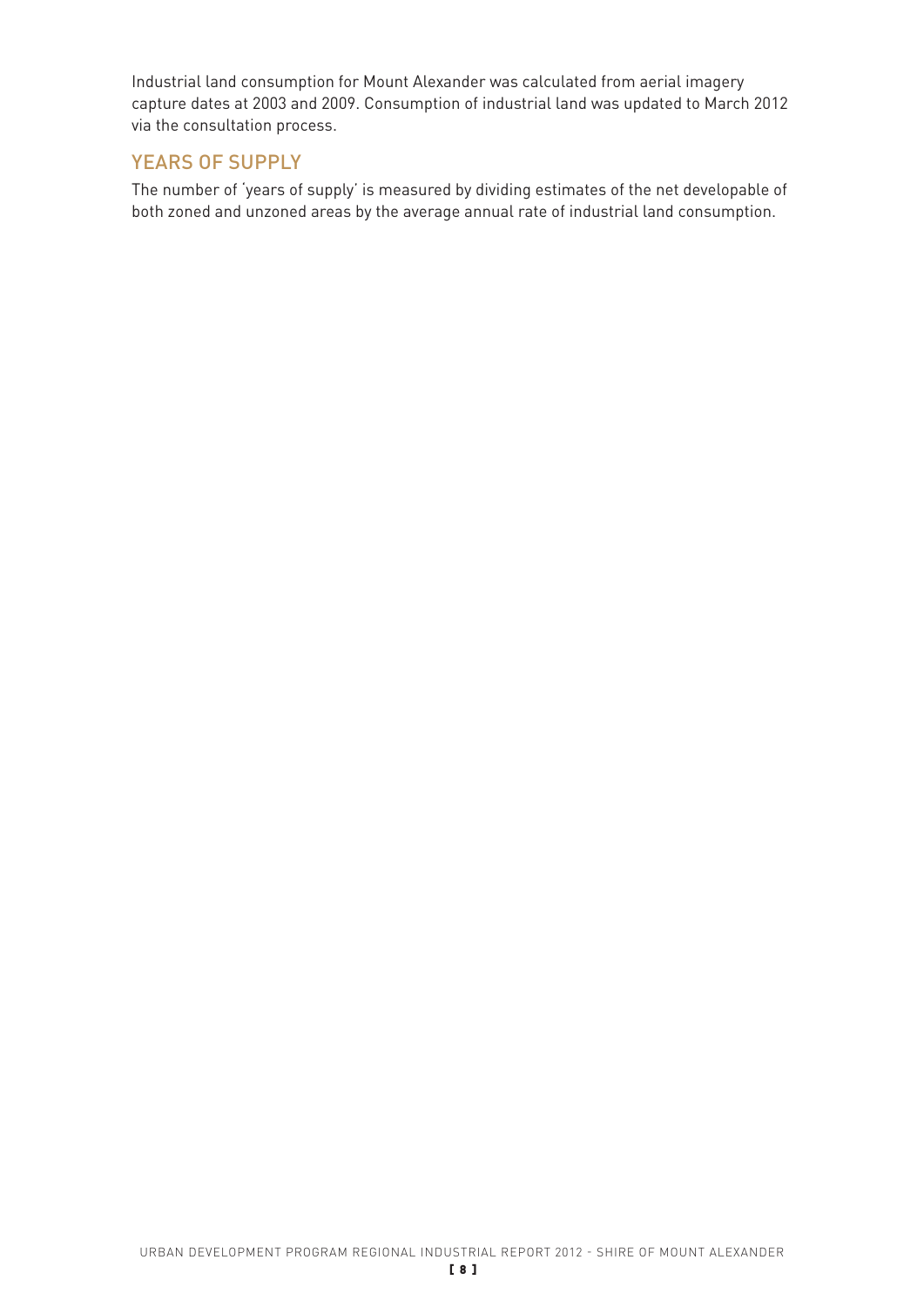# 3.0 OVERVIEW

There are over 17,500 residents living in the Shire of Mount Alexander. The main town, Castlemaine and its environs account for about two thirds of the population in Mount Alexander Shire. Other towns include Harcourt, Maldon and Newstead. Mount Alexander has the rail link to Bendigo as well as the Calder Highway traversing the Shire, creating good passenger and freight access.

Mount Alexander Shire's industry is diverse with the key industries of manufacturing, building and construction, automotive industries, and agriculture. Most of the significant industries are located in Castlemaine.<sup>1</sup>

Regional Victorian cities such as Castlemaine require an adequate supply of industrial land for jobs and services, such as manufacturing, service uses, logistics and warehousing to support continued economic development. The Urban Development Program for Regional Victoria provides the State Government and other stakeholders with a strategic overview of the supply and demand of industrial land across key regional Victorian cities.

The following industrial land supply assessment for the Shire of Mount Alexander is presented in a number of sections. These include:

- An assessment of industrial building approval activity by location (Statistical Local Area) in terms of both volume and value. This includes the breakdown of factory and warehouse building approvals from July 2006 to March 2012;
- Presentation of all net industrial land subdivision activity by resultant lot size distribution from July 2006 to March 2012;
- A detailed presentation of existing industrial land stocks in terms of:
	- Stock by zone type
	- Future (unzoned) stock
	- Lot size configuration and area
	- Supply/unavailable stock
	- Net developable area
- • Summary of industrial land consumption i.e. built form construction on vacant industrial allotments from July 2006 to March 2012. This is expressed as average annual land consumption (hectares). This forms the basis of projecting future demand for industrial land and therefore the assessment of supply adequacy;
- • An assessment of adequacy of industrial land supply, expressed in years of supply by zone type/future and location. This is also expressed in terms of accelerated growth assumptions of industrial land consumption. Concluding commentary regarding the adequacy of industrial stock by zone type and lot size is included:
- Concluding commentary regarding any major impediments to the supply of industrial land to the market i.e. anti-competitive behaviour, provision of land development dependent infrastructure; and
- Detailed maps of all industrial land stocks by status and zone type.

*<sup>1</sup> Mount Alexander Shire website*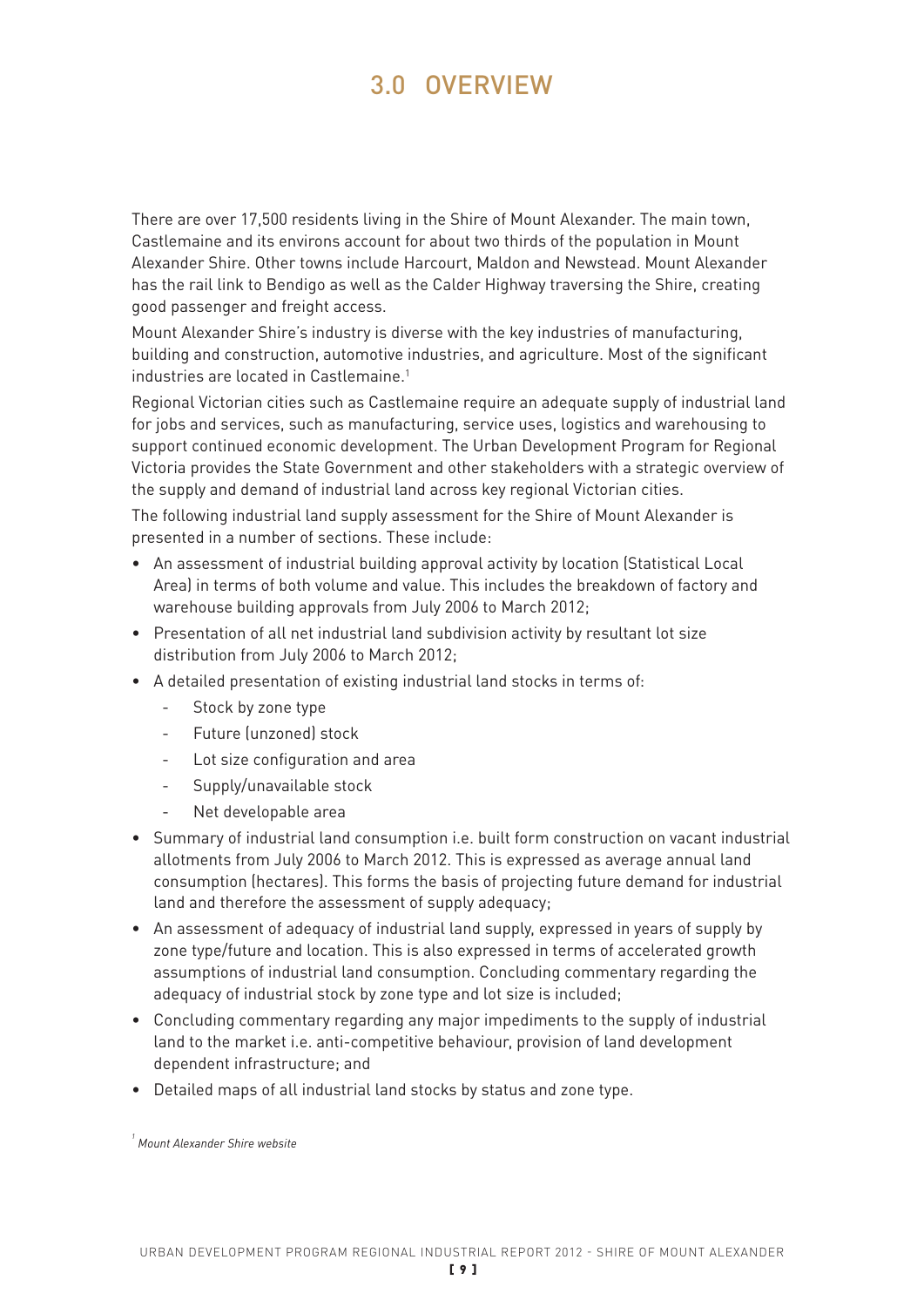# 4.0 BUILDING APPROVAL ACTIVITY

A variety of factors influence the level of industrial building activity. In regional locations the key factors include:

- the investment and business activity behaviour of the private sector;
- trends in the global and local economy;
- the availability of credit and borrowings for business decisions such as a decision to make a capital investment in property for a business;
- levels of land supply in the area;
- • economic activity within the region; and
- the degree to which other regional centres compete for investment.

The following provides an overview of Industrial Building Approval activity within the municipal area of Mount Alexander from July 2006 to June 2011 for the number of industrial building approvals. The estimated value of Building Approval activity for Mount Alexander is from July 2006 to March 2012.

From 2006 to 2011 there was on an average annual basis 4.4 industrial building approvals, the vast majority of which were located within the Mount Alexander (S) - Castlemaine Statistical Local Area (SLA). Of these industrial building approvals, 36% (8) were for warehouse construction and the remaining 14 approvals were for factory construction. Table 1, summarises the volume of total industrial building approval activity by year and SLA.

#### *Table 1: Total Number of Industrial Building Approvals by Year*

| SLA/LGA                       | 2006-07 | 2007-08 | 2008-09 | $2009 - 10$ | $2010 - 11$ |
|-------------------------------|---------|---------|---------|-------------|-------------|
| Mount Alexander (S) - C'maine |         |         |         |             |             |
| Mount Alexander (S) Bal       |         |         |         |             |             |
| <b>Mount Alexander</b>        |         |         |         |             |             |

*Note: From June 2010 the ABS only report industrial building approvals at an LGA level. Source: Australian Bureau of Statistics*

Table 2 summarises the estimated construction value of industrial building approval activity. In total there was an estimated total value of approximately \$78.9 million or an average of \$13.7 million per annum. However, these values are heavily influenced in 2009/10 of \$71.8 million of building approval activity. Of this estimated construction value, 91% was for warehouse construction, the residual for factory construction.

#### *Table 2: Value (\$) of all Industrial Building Approvals by Year*

| SLA/LGA                       | 2006-07 | 2007-08 2008-09 |         | $2009 - 10$ $2010 - 11$ $2011 - 12^2$            |  |
|-------------------------------|---------|-----------------|---------|--------------------------------------------------|--|
| Mount Alexander (S) - C'maine | 748.000 | 2.614.000       | 0       | 71.780.000                                       |  |
| Mount Alexander (S) Bal       |         |                 | 200.000 |                                                  |  |
| <b>Mount Alexander</b>        | 748.000 |                 |         | 2,614,000 200,000 71,780,000 2,519,193 1,120,000 |  |

*2 Excludes June Quarter 2012*

*Note: From June 2010 the ABS only report industrial building approvals at an LGA level.*

*Source: Australian Bureau of Statistics*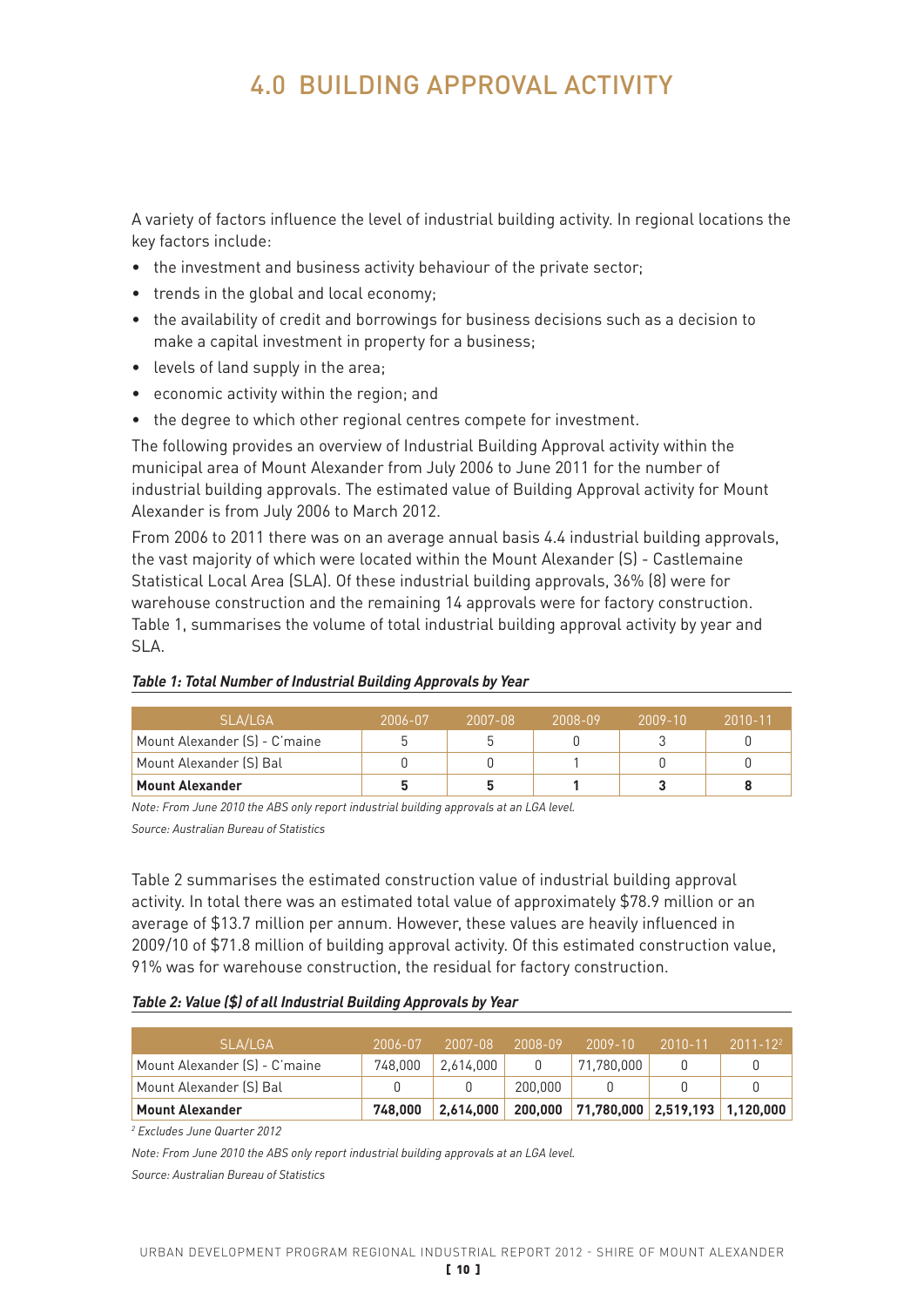# 5.0 INDUSTRIAL SUBDIVISION ACTIVITY

Detailed analysis of the cadastral database across industrial zoned areas across Mount Alexander was undertaken to establish the location, volume and resultant lot size of industrial subdivision activity. Table 3 summarises the results of this analysis.

From July 2006 to March 2012 there were a total of 15 zoned industrial land subdivisions, the majority of which were located within the Mount Alexander - Castlemaine SLA. The majority (53%) of subdivisions resulted in industrial allotments sized from 0.1 to 0.5 hectares. Of the 15 recently constructed industrial lots, 5 remain vacant as at March 2012.

| SLA/Suburb/LGA                       | <b>Less</b><br>than $0.1$<br>ha | $0.1$ to<br>0.5 <sub>ha</sub> | $0.5$ to 1<br>ha | $1$ to $5$ ha | 5 to 10<br>ha | $10+$ ha | <b>Total</b><br>Lots |
|--------------------------------------|---------------------------------|-------------------------------|------------------|---------------|---------------|----------|----------------------|
| <b>Mount Alexander (S) - C'maine</b> | 2                               | 7                             |                  |               | 0             | 0        | 11                   |
| Castlemaine                          | 2                               | 5                             | O                | 0             | O             | O        | 7                    |
| McKenzie Hill                        | O                               | 2                             |                  |               | O             | 0        |                      |
| <b>Mount Alexander (S) Bal</b>       | 2                               |                               |                  | 0             | ŋ             | Ω        |                      |
| Chewton                              | 2                               |                               | O                | 0             | O             | O        | 3                    |
| Maldon (Vic.)                        | O                               | O                             |                  | O             | O             | O        |                      |
| <b>Mount Alexander (S)</b>           |                                 | 8                             |                  |               |               |          | 15                   |

*Table 3: Number of Industrial Subdivisions by Lot Size, 2006 to 20123*

*Source: Spatial Economics Pty Ltd and (former) Department of Planning and Community Development 2012*

*3 Subdivision from July 2006 to March 2012*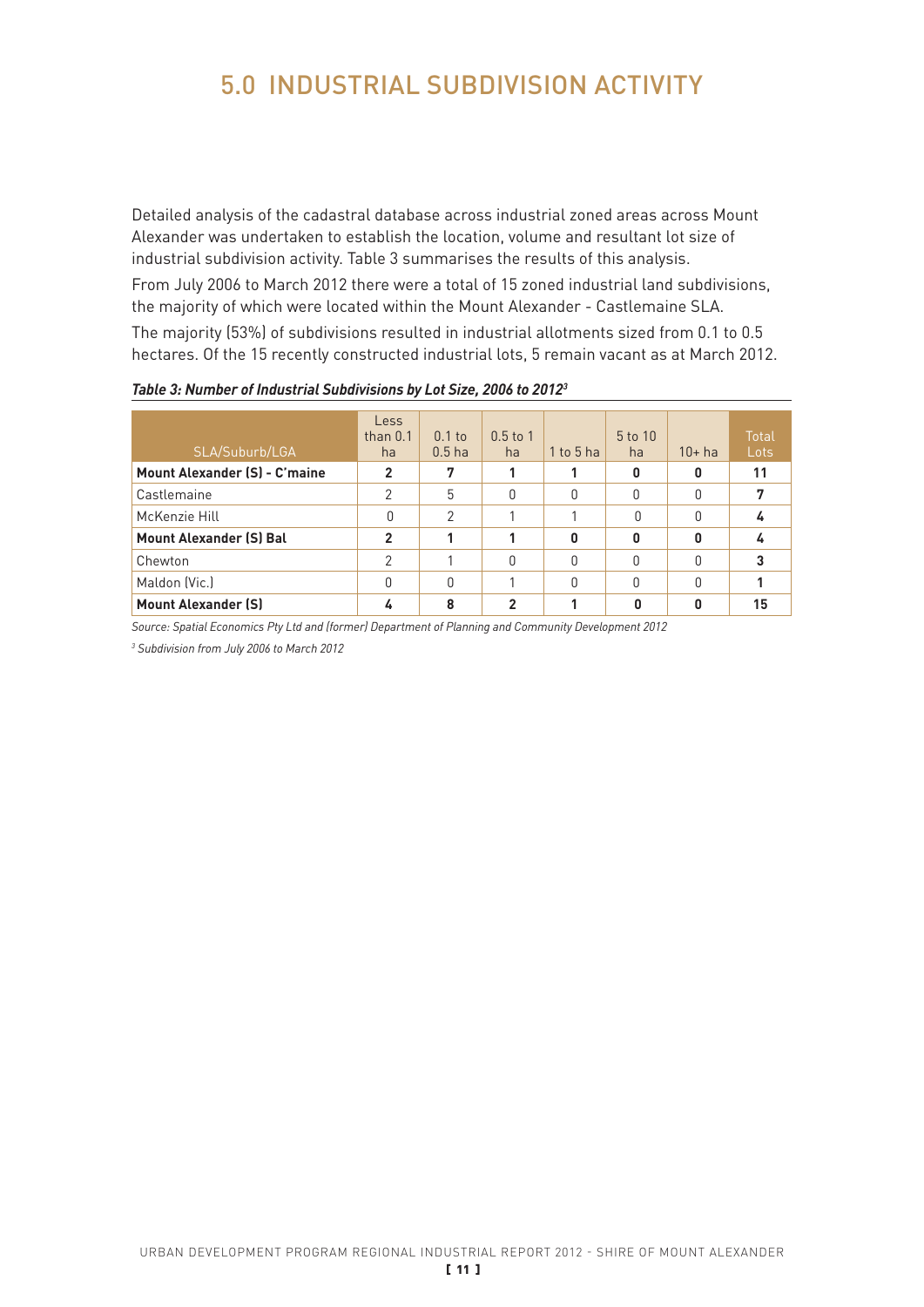# 6.0 INDUSTRIAL LAND STOCKS

The following section of the report provides an overview of:

- • existing zoned industrial land stocks;
- identified future (unzoned) industrial land stocks;
- stock of available (supply) and unavailable industrial land stocks;
- • lot size distribution; and
- • estimated net developable area.

The two major towns in Mount Alexander, Castlemaine and Malden have industrial precincts. In Malden there is industrial land to the south east and to the east of the town centre, both areas are zoned Industrial 1. In Castlemaine there is industrial land situated to the north, the southwest and the southeast. The towns of Chewton and McKenzie Hill are within the greater environs of Castlemaine. There are two designated future sites of industrial land In Harcourt near the Calder Highway bypass as well as a future industrial site adjacent to the industrial land northeast of Castlemaine.

Castlemaine has the highest amount of industrial land along with the most subdivision activity and construction.

## 6.1 INDUSTRIAL LAND STOCKS - AREA

As at March 2012, there was a total of 129 hectares zoned industrial land stock, of which 42 hectares were assessed as available (supply) for industrial purpose development. This quantum of zoned industrial supply relative to unavailable industrial land stocks equates to a total land vacancy rate of 32%. Table Four summarises the gross area of industrial land stocks by status across the municipal area of Mount Alexander.

There is a total of 102 hectares of industrial land in the Castlemaine area (Castlemaine, Chewton and McKenzie Hill). Of this land, 24 hectares has been identified as supply. The industrial land located in Chewton is zoned Industrial 3 (4.8 hectares). There is also 5.4 hectares of land zoned Industrial 3 to the north of Castlemaine. All the rest of the industrial land in Mount Alexander is zoned Industrial 1. There is a total of 27 hectares of zoned industrial land in Maldon with 17.5 hectares supply

The land area vacancy rate for Castlemaine and environs is 23%. For Maldon the land area vacancy rate is 65%.

There is a total of 21.7 hectares of future (unzoned) industrial land identified in Mount Alexander. A parcel of 5.9 hectares is located adjacent to the existing industrial land to the northeast of Castlemaine. The rest of the future industrial land (15.8) hectares are located in three sites west of Harcourt near the Calder bypass.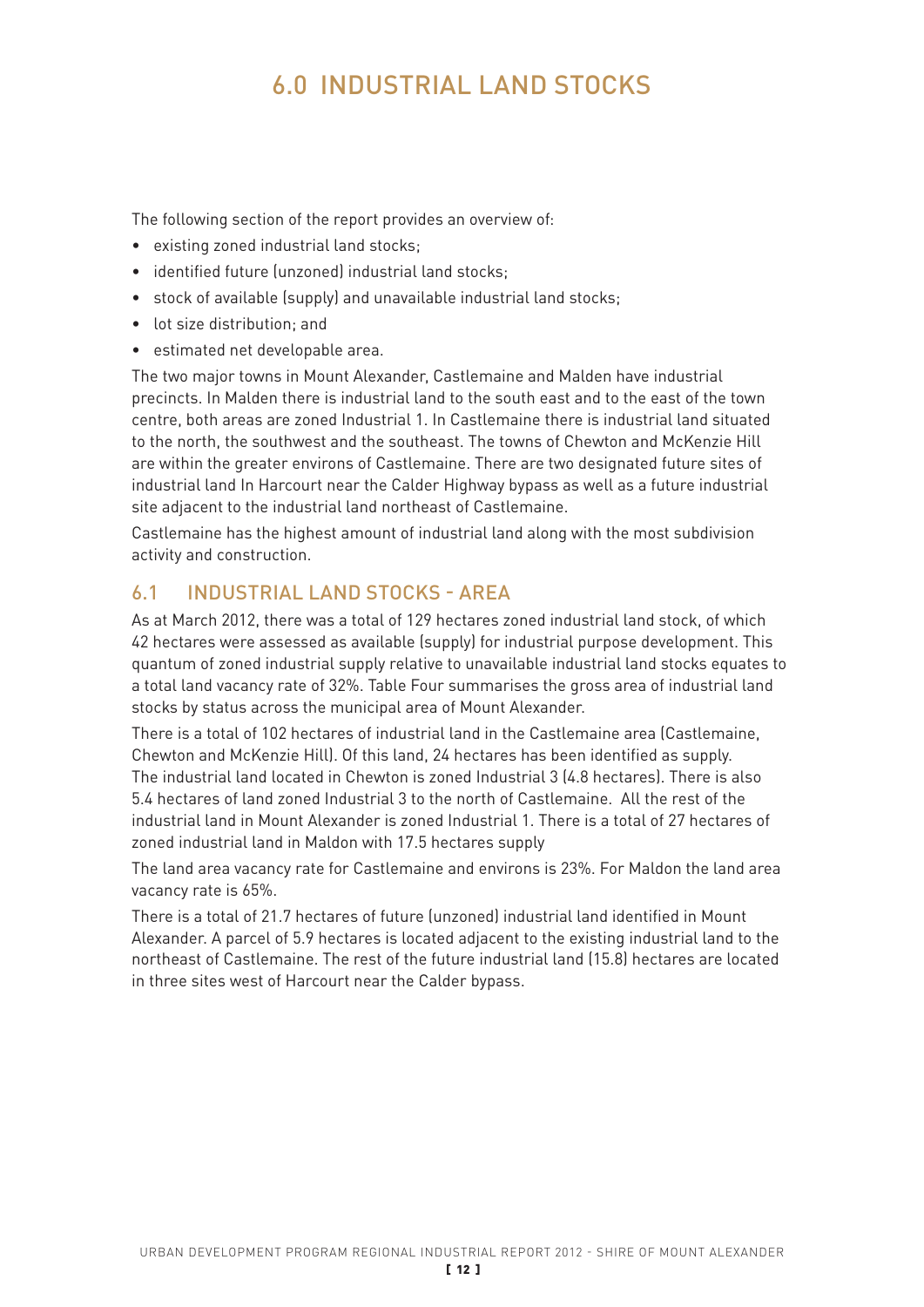|                           | Future<br>unzone                                                                                                                                                                                                                                                                   | 5.9                           | 5.9         |                    | ់<br><mark>  ត្ម  </mark> ១  ឆ្ម |               |               | $\circ \circ$                     |                       | $\overline{21.7}$   |
|---------------------------|------------------------------------------------------------------------------------------------------------------------------------------------------------------------------------------------------------------------------------------------------------------------------------|-------------------------------|-------------|--------------------|----------------------------------|---------------|---------------|-----------------------------------|-----------------------|---------------------|
|                           | Land<br>Area<br>Vacancy<br>Rate %<br>22%<br>13%                                                                                                                                                                                                                                    |                               |             |                    | 35%<br>62%                       |               |               | $rac{40%}{0%}$<br>$rac{65%}{65%}$ |                       | 32%                 |
| <b>Total Zoned Stocks</b> | $\Lambda$ ddn $\varsigma$                                                                                                                                                                                                                                                          | 21.6                          | 7.4         | 14.2               | 20.0                             | 1.9           | $\circ$       | <u>17.5</u>                       | 0.5                   | 41.6                |
|                           | <b>Unavailable</b>                                                                                                                                                                                                                                                                 | 75.1                          |             | $49.2$<br>$25.9$   | 12.4                             | 2.9           | $\bullet$     | 9.4                               | 0.0                   | 87.5                |
|                           | Land<br>Area<br>Area<br>Area<br>Area<br>$\frac{8}{6}$<br>$\frac{8}{6}$<br>$\frac{8}{6}$<br>$\frac{8}{6}$<br>$\frac{1}{6}$<br>$\frac{1}{6}$<br>$\frac{1}{6}$<br>$\frac{1}{6}$<br>$\frac{1}{6}$<br>$\frac{1}{6}$<br>$\frac{1}{6}$<br>$\frac{1}{6}$<br>$\frac{1}{6}$<br>$\frac{1}{6}$ |                               |             |                    |                                  |               |               | 0%                                | <b>D</b> <sup>8</sup> | 19%                 |
| $\frac{25}{2}$            | <b>Addns</b>                                                                                                                                                                                                                                                                       | $\bullet$                     | $\circ$     | $\circ$            | 1.9                              | $\frac{9}{2}$ | $\circ$       | $\circ$                           | $\cup$                | $\ddot{.}$          |
|                           | <b>Unavailable</b>                                                                                                                                                                                                                                                                 | 5.4                           | 5.4         | $\circ$            | 2.9                              | 2.9           | $\cup$        |                                   |                       | 8.4                 |
|                           | Land<br>Area<br>Vacancy<br>Rate %<br>24%<br>14%<br>135%                                                                                                                                                                                                                            |                               |             |                    | 66%                              | $\frac{8}{9}$ |               | 65%                               | 100%                  | 33%                 |
| $\frac{1}{2}$             | <b>Anddns</b>                                                                                                                                                                                                                                                                      | 21.6                          |             | $\frac{7.4}{14.2}$ |                                  | $\circ$       | $\circ$       | 17.5                              | 0.5                   | 39.6                |
|                           | Unavailable                                                                                                                                                                                                                                                                        | 69.7                          | 43.8        | 25.9               | 9.4                              | $\circ$       | $\vert \circ$ | 9.4                               | 0.0                   | 79.1                |
|                           | <b>SLA/Suburb/LGA</b>                                                                                                                                                                                                                                                              | Mount Alexander (S) - C'maine | Castlemaine | McKenzie Hill      | Mount Alexander (S) Bal          | Chewton       | Harcourt      | Maldon (Vic.)                     | McKenzie Hill         | Mount Alexander (S) |

*Source: Spatial Economics Pty Ltd and (former) Department of Planning and Community Development 2012 Note: Total zoned industrial stocks exclude SUZ land.*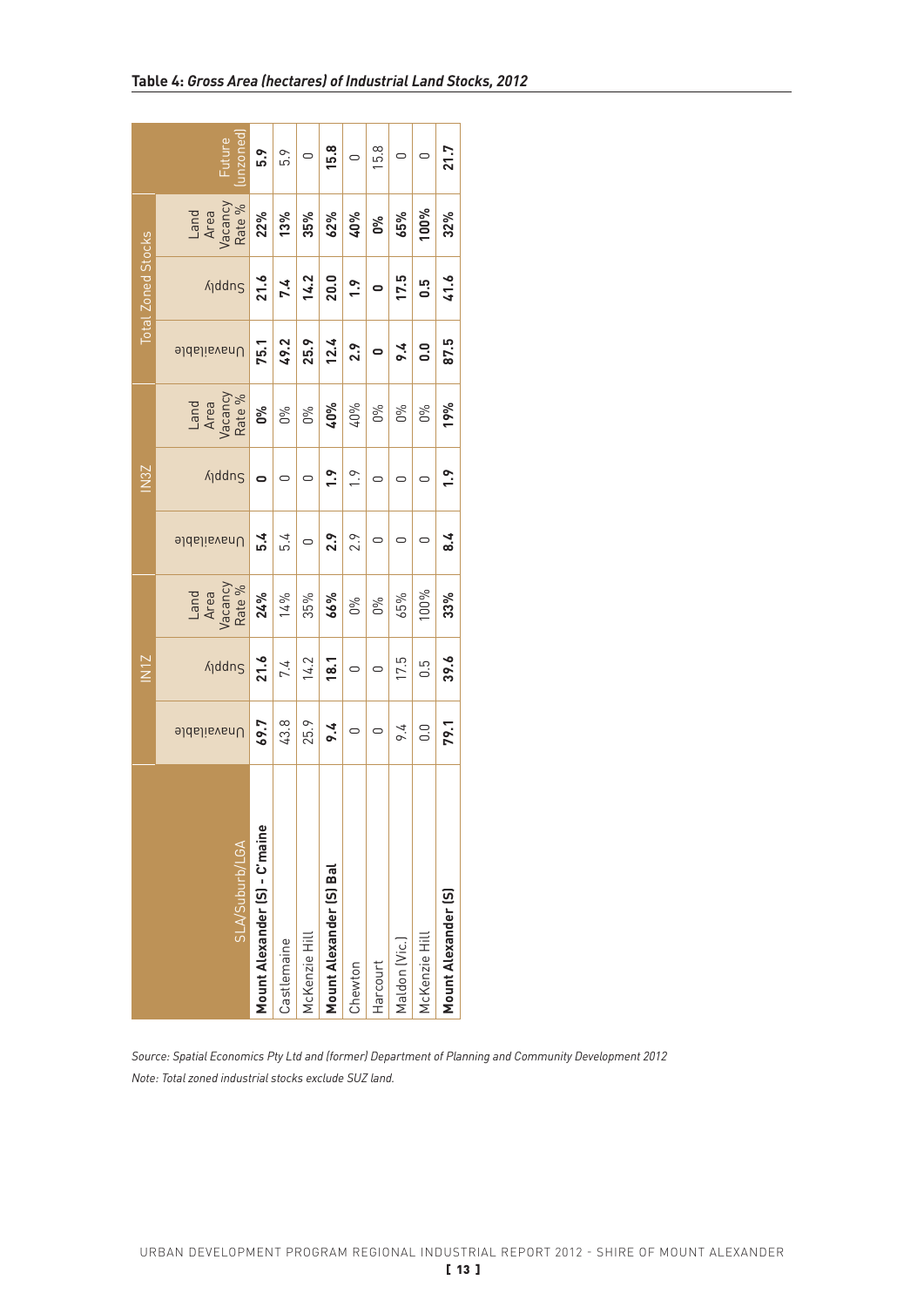# 6.2 INDUSTRIAL LAND STOCKS – LOT SIZE DISTRIBUTION

Table 5 below details the number of zoned industrial lots by selected lot size cohorts. As at March 2012, there was a total of 137 zoned industrial allotments, of which 56 lots were identified as available supply.

Of the 122 lots in the Castlemaine area, the majority (54%) are in the 0.1 to 0.5 hectare range, with a significant number (23) in the 1 to 5 hectare range. In Maldon there is an even spread of lots with only 4 lots out of 15 in the 0.1 to 0.5 hectare range with no lots below 0.1 hectare. There are limited sites above 5 hectares in Mount Alexander.

There are no lots available below 0.1 hectare in either Castlemaine or Maldon. There are limited sites above 5 hectares in Mount Alexander.

|                                      |                    | Less<br>than 0.1<br>hectares |                    | $0.1$ to $0.5$<br>hectares |             | $0.5$ to 1,<br>hectares |               | $1$ to $5$<br>hectares         |                | 5t010<br>hectares |             | $10+$<br>hectares        |                | Total<br>Lots            |  |
|--------------------------------------|--------------------|------------------------------|--------------------|----------------------------|-------------|-------------------------|---------------|--------------------------------|----------------|-------------------|-------------|--------------------------|----------------|--------------------------|--|
| SLA/Suburb/LGA                       | <b>Unavailable</b> | ply<br>Sup                   | <b>Unavailable</b> | <b>Addns</b>               | Unavailable | Supply                  | Unavailable   | ply<br>$rac{1}{2}$<br>$\Omega$ | Unavailable    | Supply            | Unavailable | <b>Ajddn</b><br>$\Omega$ | Unavailable    | <b>Ajddn</b><br>$\Omega$ |  |
| <b>Mount Alexander (S) - C'maine</b> | 13                 | $\mathbf{0}$                 | 33                 | 34                         | 10          | 6                       | 16            | 4                              | 1              | 0                 | 1           | $\mathbf{0}$             | 74             | 44                       |  |
| Castlemaine                          | 13                 | 0                            | 24                 | 31                         | 4           | 2                       | 8             | $\Omega$                       | 1              | O                 | 1           | $\Omega$                 | 51             | 33                       |  |
| McKenzie Hill                        | $\Omega$           | 0                            | 9                  | 3                          | 6           | 4                       | 8             | 4                              | $\Omega$       | $\Omega$          | $\Omega$    | $\Omega$                 | 23             | 11                       |  |
| <b>Mount Alexander (S) Bal</b>       | $\mathbf{0}$       | 0                            | $\overline{2}$     | $\overline{2}$             | 1           | 3                       | 3             | 6                              | 1              | 1                 | 0           | 0                        | 7              | 12                       |  |
| Chewton                              | $\bigcap$          | $\Omega$                     | 0                  | $\Omega$                   | O           | $\Omega$                | $\mathcal{P}$ | 1                              | $\Omega$       | $\Omega$          | $\Omega$    | $\Omega$                 | $\overline{2}$ | 1                        |  |
| Maldon (Vic.)                        | $\Omega$           | $\mathbf{0}$                 | $\overline{2}$     | 2                          | 1           | $\overline{2}$          | 1             | 5                              | 1              | 1                 | $\Omega$    | $\Omega$                 | 5              | 10                       |  |
| McKenzie Hill                        | $\bigcap$          | $\Omega$                     | 0                  | O                          | O           | 1                       | O             | $\Omega$                       | $\mathbf{0}$   | 0                 | 0           | $\Omega$                 | 0              | 1                        |  |
| <b>Mount Alexander (S)</b>           | 13                 | 0                            | 35                 | 36                         | 11          | 9                       | 19            | 10                             | $\overline{2}$ | 1                 | 1           | 0                        | 81             | 56                       |  |

#### *Table 5: Number of Industrial Allotments by Lot Size Cohort, 2012*

*Source: Spatial Economics Pty Ltd and (former) Department of Planning and Community Development 2012 Note: Excludes SUZ land.*

# 6.3 SUPPLY OF INDUSTRIAL LAND

As previously outlined there was, at March 2012, 42 gross hectares of zoned industrial land supply and 21.7 gross hectares of land identified for future industrial development (unzoned).

Of this identified supply, there will be a proportion of land not available for development. Such land development take-outs include, but not limited to include: local and regional roads, supporting infrastructure, open space requirements, native vegetation, excessive slope and other environmental constraints (water-ways). Land development take-outs vary by site and particularly the size of the allotment

Specific land development take-outs have been assessed on a parcel by parcel basis and results in an estimate of the net developable area i.e. the area available for actual industrial site development.

In total for zoned industrial land supply across the municipal area there is approximately 37 net developable hectares. In terms of future identified industrial land stocks (unzoned) there is an estimated 15.6 net developable hectares.

The graph below illustrates the supply of industrial allotments by selected lot size cohort. The vast majority (64%) of the allotments identified as supply are less than 0.5 hectares. This reflects the distribution of recent consumption, subdivision and occupied industrial lot status across the municipality. In essence, reflecting the lot size configuration of historical and existing demand.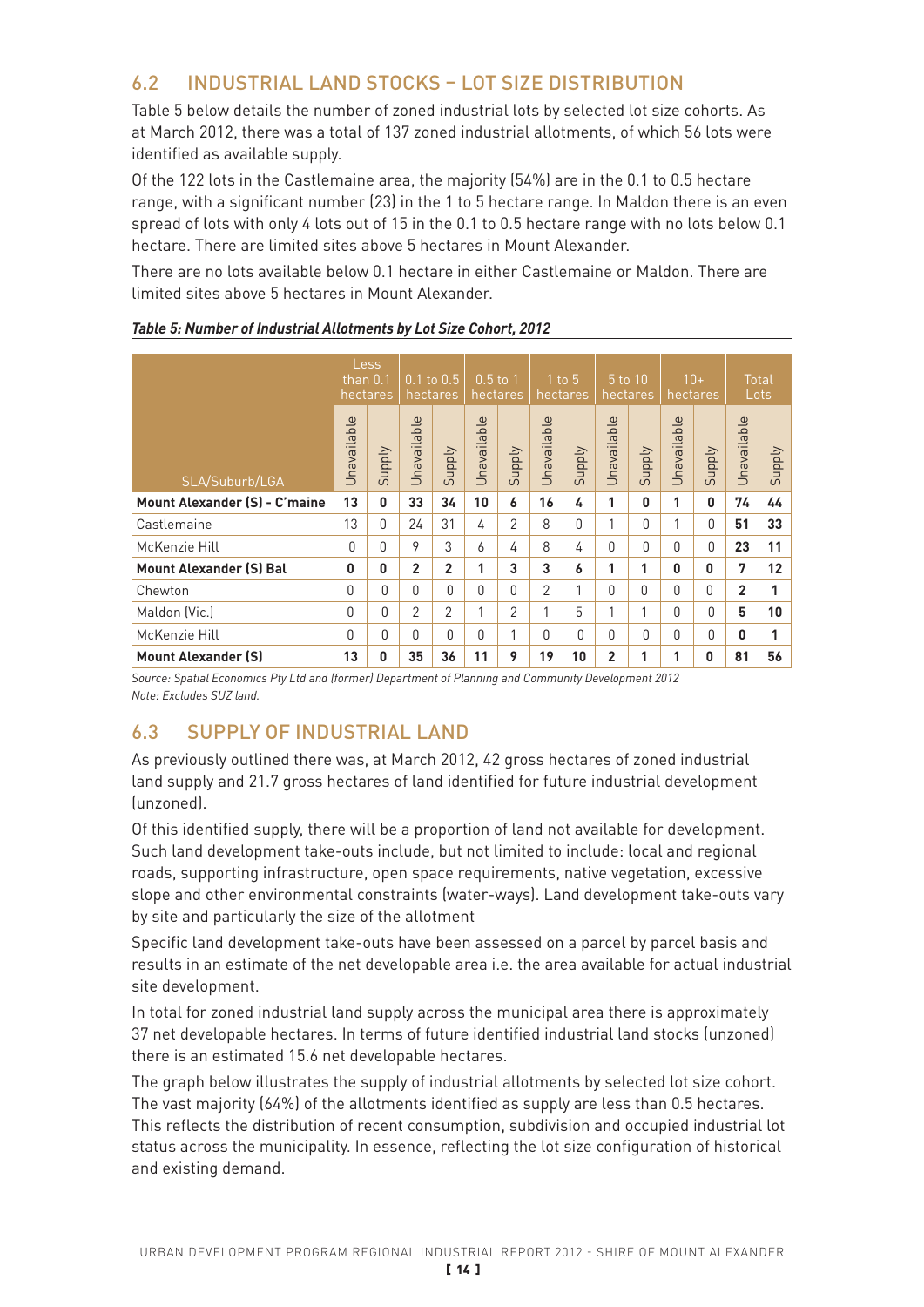There is only one industrial lot identified as supply that is greater than five hectares, although there are 10 sites available in the 1 to 5 hectares range.



**Graph 1***: Number of Industrial Lots (Supply) by Lot Size Range, 2012*

*Source: Spatial Economics Pty Ltd and (former) Department of Planning and Community Development 2012 Note: Excludes SUZ land.*

From 2006 to 2011 there was on an average annual basis 4.4 industrial building approvals, of these industrial building approvals, 36% (8) were for warehouse construction and the remaining 14 approvals were for factory construction. In total there was an estimated total value of approximately \$78.9 million, of this estimated construction value, 91% was for warehouse construction.

From July 2006 to March 2012 there were a total of 15 zoned industrial land subdivisions, of which 5 remain vacant as at March 2012.

Given the land area vacancy rates and the volume in terms of total area of zoned industrial land supply that across the Shire of Mount Alexander there is no identified shortfall of industrial land.

There is sufficient land both Maldon and Castlemaine and with the added future land being developed at Harcourt, this will potentially transfer some transport based demand away from Castlemaine to near the Highway.

However, there is a relative lack of small lots to enable small businesses to locate affordably within the Shire. The availability of smaller lots provides more diverse opportunities for localised businesses to locate. Future subdivisions could be encouraged to include smaller allotments in order to provide diversity for the various industrial land requirements.

In addition there are limited (1 lot) large allotments (above 5 hectares) to support either future subdivision or accommodate potential large industrial land users. It is recommended that at the stage of rezoning designated future industrial land stocks that final subdivision has a component of 'larger' industrial allotments.

Further investigation may be required to establish the need for additional B3 zoned land. This type of zoning is generally located within close proximity to urban centres.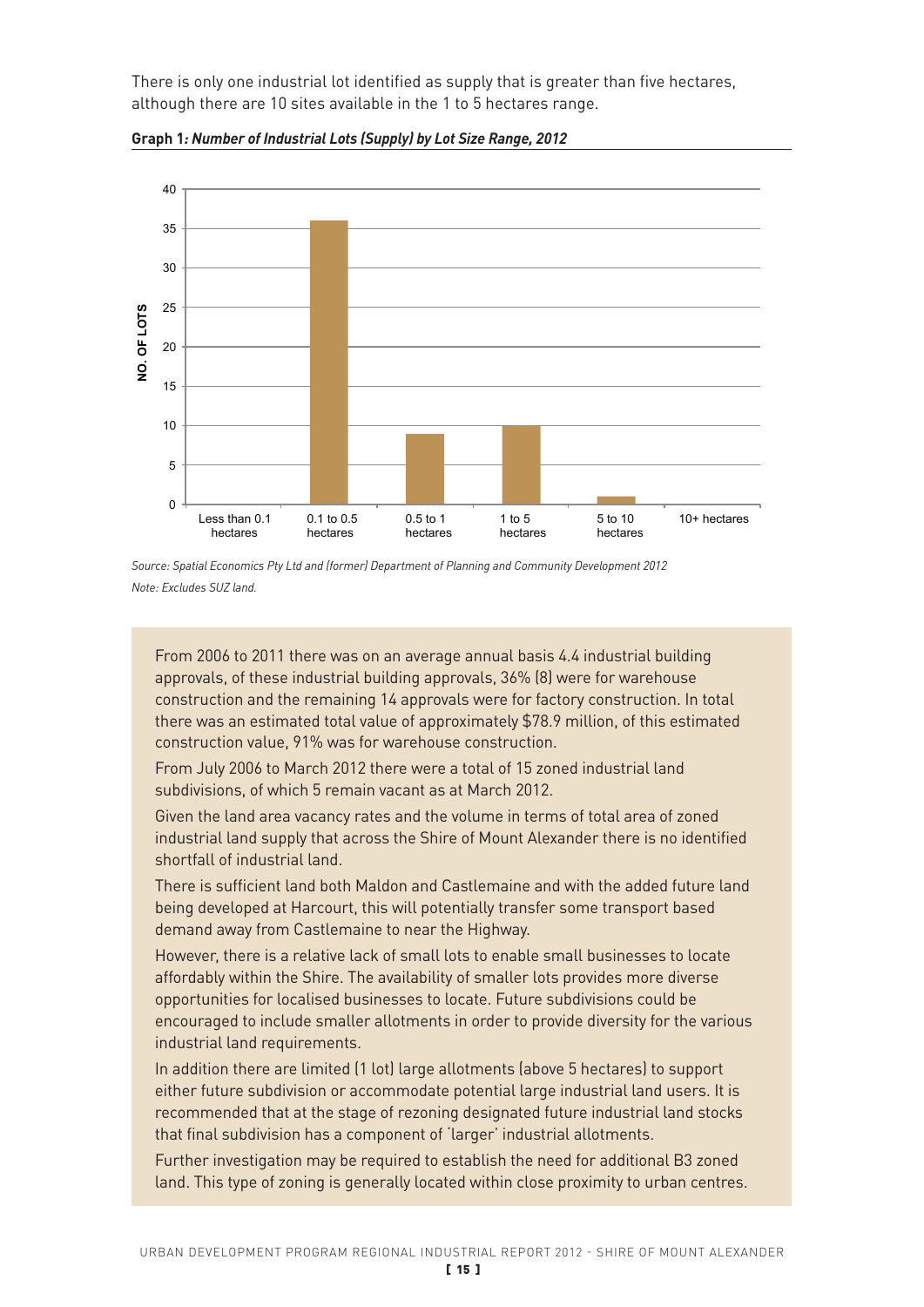# 7.0 CONSUMPTION OF INDUSTRIAL LAND

Detailed analysis of existing and historic aerial imagery combined with zoning and cadastral information from 2003 to 2009 has been used to establish the consumption of industrial land. From 2009 to 2012, consumption of industrial land has been supplemented with 'intelligence' gathered from consultation with municipal and regional DTPLI officers.

Consumption of industrial land refers to the construction on or use of previously unoccupied industrial land over-time.

From this assessment the consumption of industrial land can be established by location, lot size and zoning. Consumption of industrial land is used as the primary indicator of future demand for industrial land and therefore the adequacy (years of supply) can be established. From 2003 to 2012 on an average annual basis, 0.9 hectares per annum of industrial

land has been consumed. There has been minimal consumption in Maldon with all the consumption occurring in and around Castlemaine.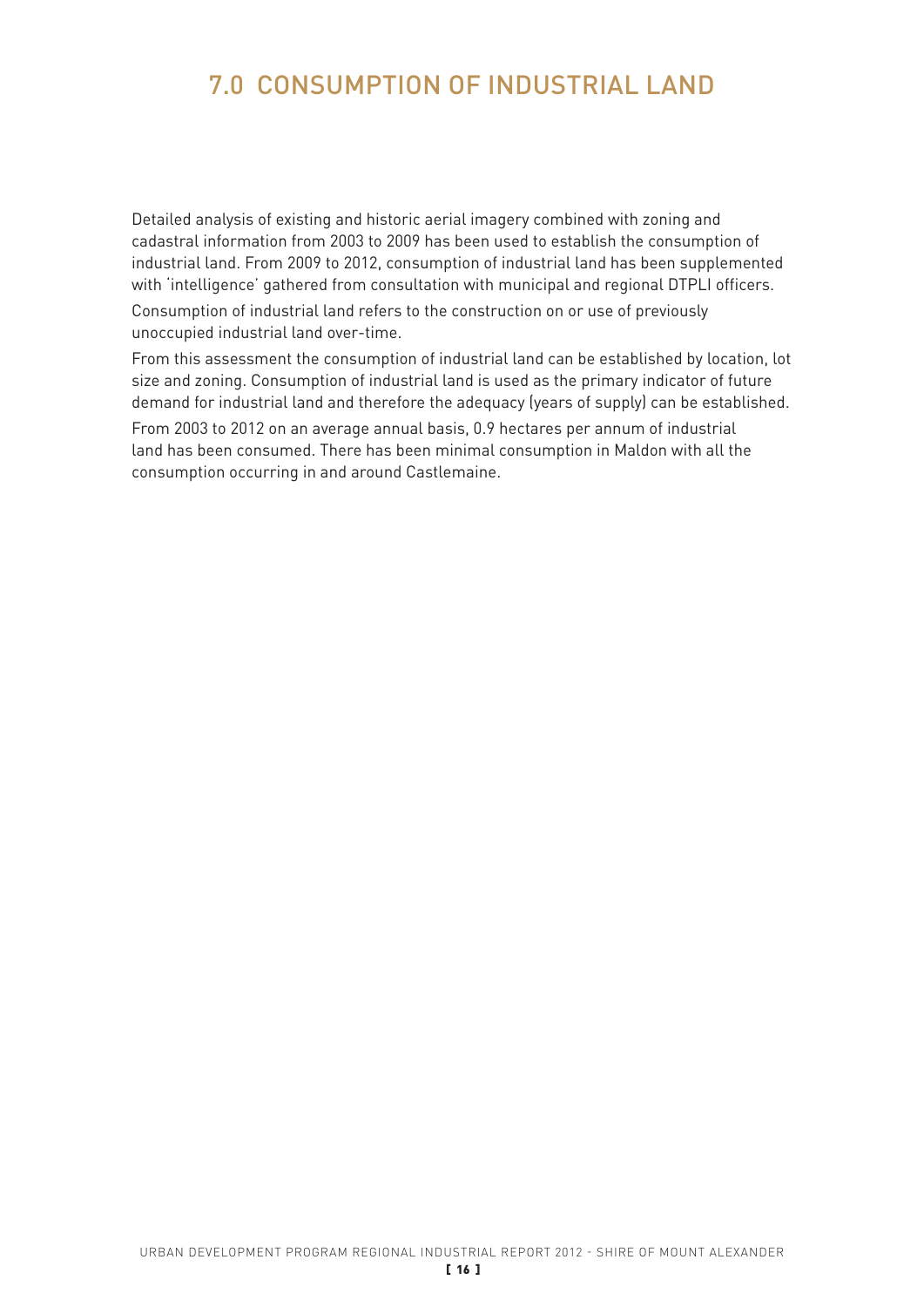# 8.0 YEARS OF SUPPLY - INDUSTRIAL LAND

The number of 'years of supply' is measured by dividing estimates of the net developable area by the average annual rate of industrial land consumption.

Table 6 below summarises the estimated years of supply by location and supply type. Firstly, identifying the future location and amount of consumption of industrial land is an uncertain task. Current levels of consumption are used as an indication of the adequacy of industrial land supply. However, the level and location of future consumption may change due to:

- the investment and business activity behaviour of the private sector;
- trends in the global economy;
- propensity for certain activities to agglomerate;
- directions in technology;
- • population/employment trends;
- • environmental impacts and adaptation; and
- • social attitudes.

In total, there is in excess of 15 years industrial zoned land across the Shire of Mount Alexander based on the average annual rate of land consumption in the period 2003 to 2012. In terms of future (unzoned) industrial land stocks it is estimated that there is also 15+ years of supply.

|                                      |                   |                   |                        | Net Developable Area (hectares)                | Years of Supply (years) |                   |                        |                     |  |  |
|--------------------------------------|-------------------|-------------------|------------------------|------------------------------------------------|-------------------------|-------------------|------------------------|---------------------|--|--|
| SLA/Suburb/LGA                       | IN <sub>1</sub> Z | IN <sub>3</sub> Z | Total<br>Zoned<br>Area | <b>Future</b><br><i><u><b>funzoned</b></u></i> | IN <sub>1</sub> Z       | IN <sub>3</sub> Z | Total<br>Zoned<br>Area | Future<br>(unzoned) |  |  |
| <b>Mount Alexander (S) - C'maine</b> | 18.9              | 0                 | 18.9                   | 5.0                                            | $15+$                   |                   | $15+$                  | 6                   |  |  |
| Castlemaine                          | 7.4               | $\mathbf{0}$      | 7.4                    | 5.0                                            | $15+$                   |                   | 9                      | 6                   |  |  |
| McKenzie Hill                        | 11.6              | $\mathbf{0}$      | 11.6                   | 0                                              | $15+$                   |                   | $15+$                  |                     |  |  |
| <b>Mount Alexander (S) Bal</b>       | 16.5              | 1.6               | 18.2                   | 10.6                                           | $15+$                   | $15+$             | $15+$                  | $15+$               |  |  |
| Chewton                              | $\mathbf{0}$      | 1.6               | 1.6                    | 0                                              |                         | $15+$             | $15+$                  | $15+$               |  |  |
| Harcourt                             | $\Omega$          | $\mathbf{0}$      | 0                      | 10.6                                           |                         |                   |                        |                     |  |  |
| Maldon (Vic.)                        | 16.0              | $\mathbf{0}$      | 16.0                   | $\mathbf{0}$                                   | $15+$                   |                   | $15+$                  |                     |  |  |
| McKenzie Hill                        | 0.5               | $\mathbf{0}$      | 0.5                    | $\mathbf{0}$                                   | $15+$                   |                   | $15+$                  |                     |  |  |
| <b>Mount Alexander (S)</b>           | 35.5              | 1.6               | 37.1                   | 15.6                                           | $15+$                   |                   | $15+$                  | $15+$               |  |  |

#### **Table 6***: Years of Supply of Industrial Land Stocks*

*Source: Spatial Economics Pty Ltd and (former) Department of Planning and Community Development 2012*

For the Castlemaine area (Castlemaine, Chewton and McKenzie Hill), there are 15+ years of zoned supply. There is a total of 15.6 hectares of net developable future industrial land in Mount Alexander. Given there is no history of consumption in Harcourt, the consumption for Castlemaine area (0.9 hectares) is used to determine the number of years of supply.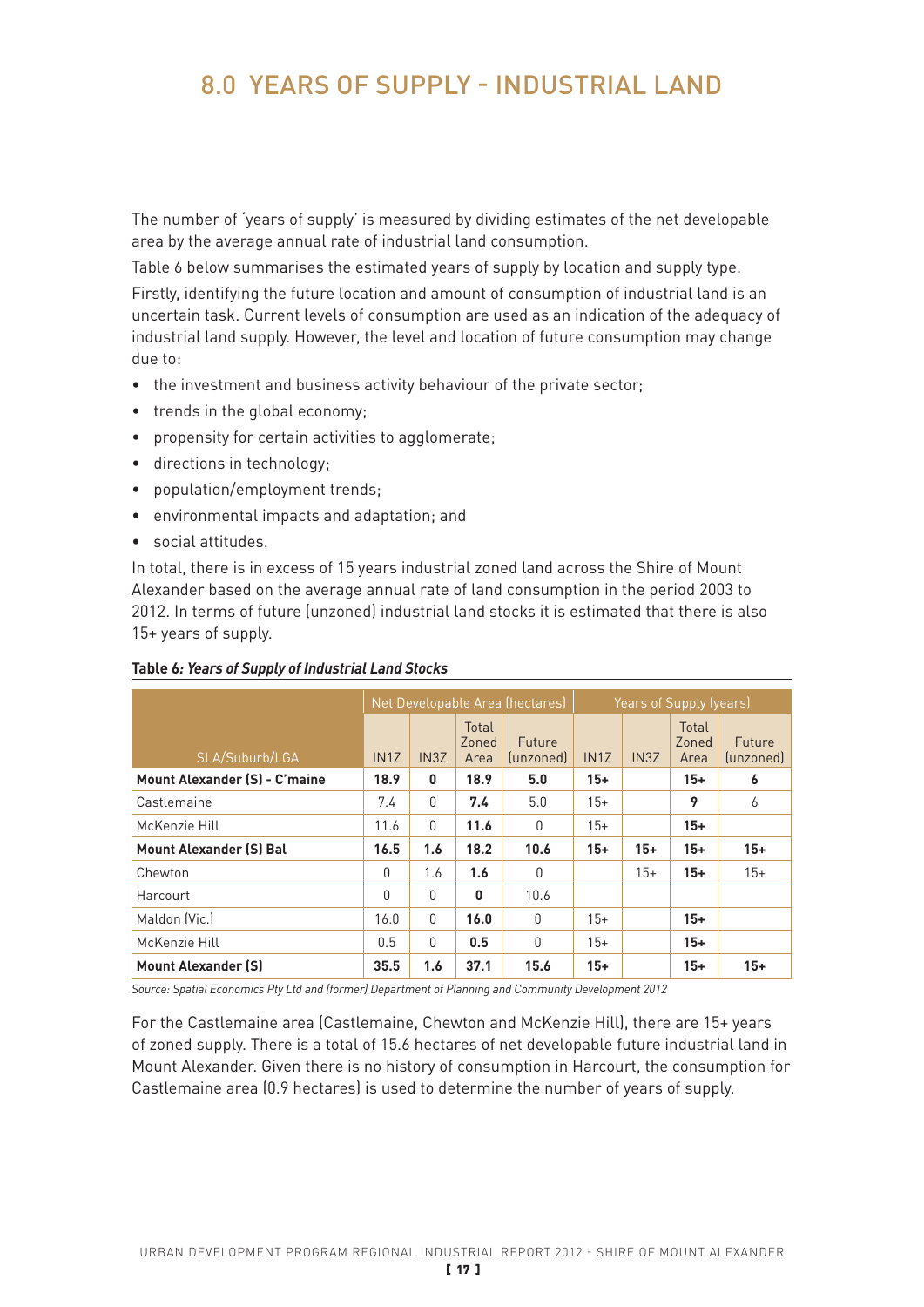Using this method there is 15+ years of future (unzoned) land.

- • Castlemaine (and Environs)
	- Zoned (IN1Z and IN3Z) 15+ years; and
	- Future (unzoned) 15+ years.
- • Maldon
	- $-$  Zoned (IN1Z)  $-$  15+ years.

Historical industrial land consumption is a sound base to assess future consumption of industrial land consumption. However, economic/employment activity can and will invariably change. Specifically, as local resident population increase so will the requirement for additional employment land to 'service' resident population needs. In addition, there is always the likelihood of 'export' related industry development that would require additional industrial land. Due to this uncertainty relating to forecasting industrial land requirements two demand scenarios and related adequacies are presented, namely a 25% and 50% increase in the demand for industrial land.

With increased land demand scenarios the adequacy of industrial land stocks for Castlemaine result in:

- • 25% increase in demand (1.1 hectares per annum)
	- Zoned (IN1Z and IN3Z) 15+ years supply;
	- Future (unzoned) 15 years supply;
- • 50% increase in demand (1.3 hectares per annum)
	- Zoned (IN1Z) 15+ years supply;
	- Future (unzoned) 12 years supply.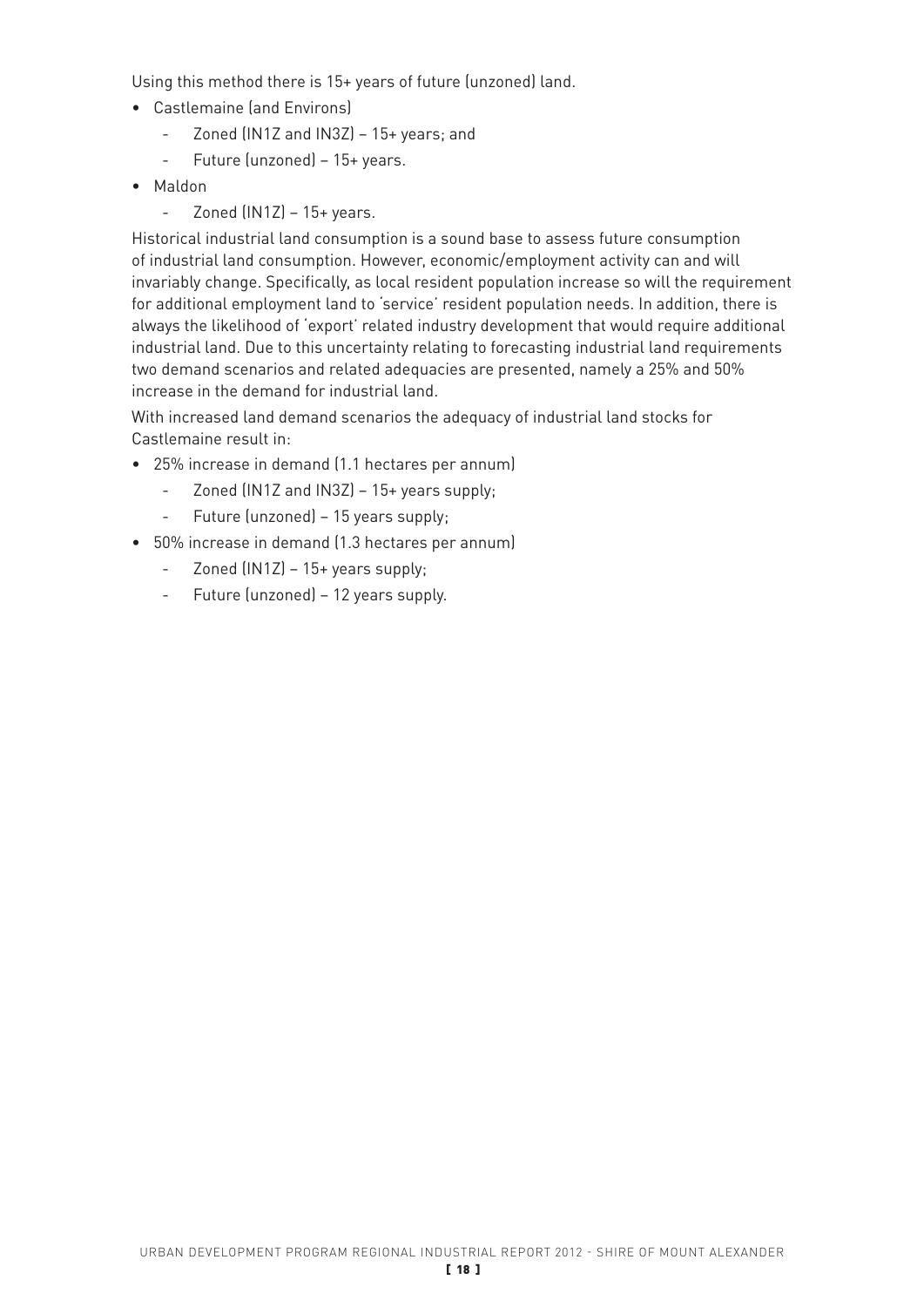# LOCATION OF SUBURBS AND STATISTICAL LOCAL AREAS – MOUNT ALEXANDER

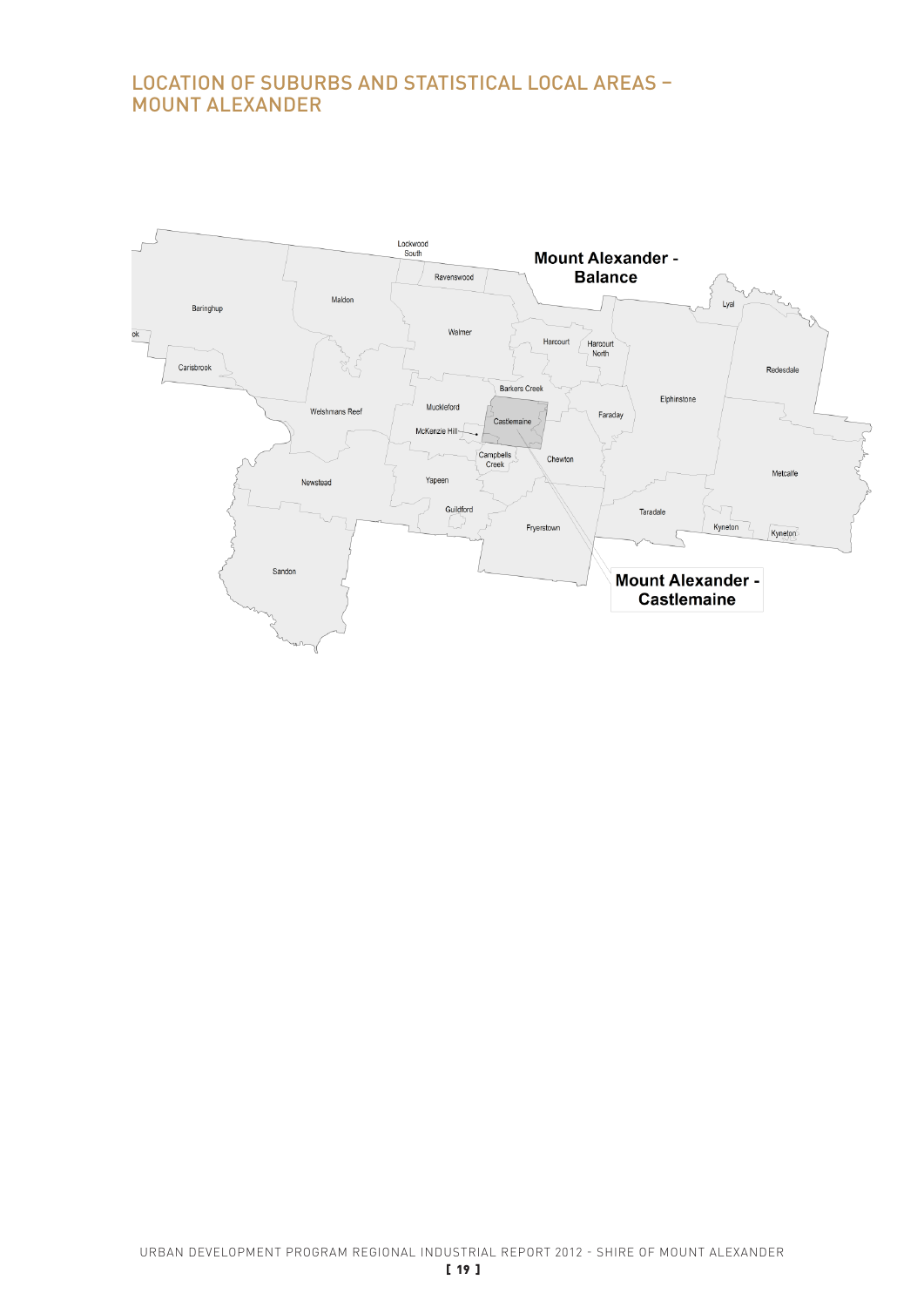# GLOSSARY OF TERMS

#### FUTURE INDUSTRIAL LAND

Land identified by the relevant municipal authority for future industrial development and current zoning not supportive of industrial development. Land which has an 'Urban Growth Zone' applied, and where a precinct structure plan has not yet been approved, may also fall into this category.

#### GROSS INDUSTRIAL LAND AREA

Measures the area of industrial land at a cadastral lot/parcel level.

#### LOCAL GOVERNMENT AREA (LGA)

A geographical area that is administered by a local council.

#### LOT (INDUSTRIAL)

Discrete area of land defined by a parcel boundary identified in the Vicmap Property Database. Each lot has an associated land title, and is either zoned for industrial purposes or identified for future industrial use.

#### **MAPSONLINE**

An interactive online program that gives users the ability to search for specific projects, generate reports, and print or download maps and statistical reports. It also allows the user to search for specific land supply areas by region or LGA, estate name, Melway reference, street address or lot number, and contains mapping and statistical information sourced through the Urban Development Program. Registered users can also make site-specific feedback on-line.

#### NET INDUSTRIAL LAND SUPPLY

Measures the estimated area available for industrial development after accounting for local roads, open space, infrastructure and environmental considerations.

#### PRECINCT STRUCTURE PLANS

In the Urban Growth Zone (UGZ), the precinct structure plan (PSP) is the key document that triggers the conversion of non-urban land into urban land. A precinct structure plan is a long-term strategic plan that describes how a precinct or a series of sites will be developed.

#### STATISTICAL LOCAL AREA (SLA)

A geographical area created by the Australian Bureau of Statistics for statistical purposes. Victoria is divided into 200 SLAs. SLAs may be the same as an LGA or in most cases several SLAs aggregate to form LGAs. Suburb (Australian Bureau of Statistics)

This is a census-specific area where Collection Districts are aggregated to approximate suburbs.

#### SUPPLY (INDUSTRIAL LAND)

Zoned industrial land classified as suitable for industrial development. This includes land that is vacant, disused or assigned to marginal non-industrial uses with little capital value, such as farm sheds or vehicle storage.

#### UNAVAILABLE (INDUSTRIAL LAND)

Zoned industrial land classified as unavailable for industrial development. This includes land already occupied by industrial uses, construction sites, major infrastructure, intensive farming operations, established residential premises or where ownership development intentions indicate the land will not be developed in the foreseeable future.